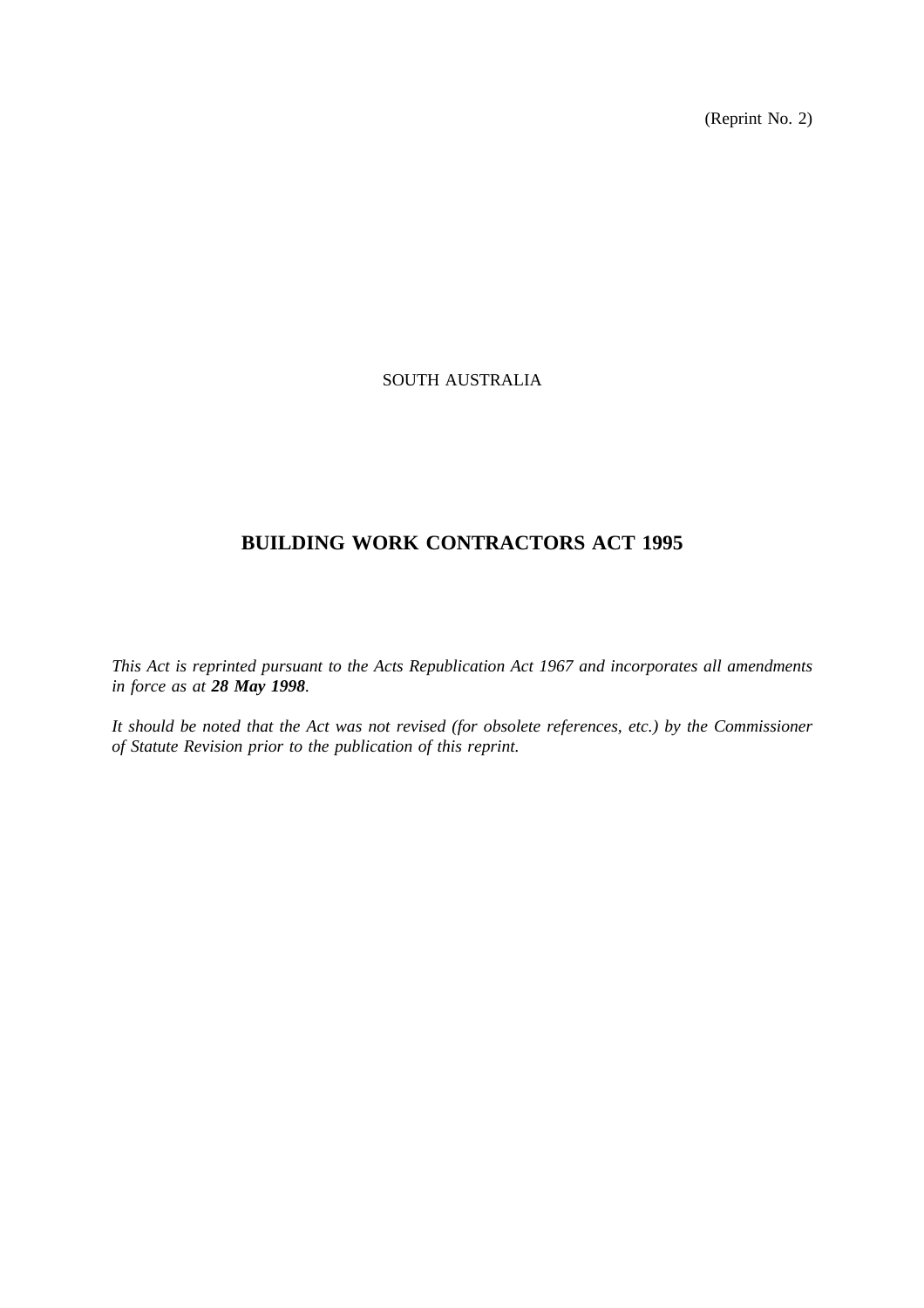# **SUMMARY OF PROVISIONS**

# **PART 1 PRELIMINARY**

- 1. Short title
- 2. Commencement
- 3. Interpretation
- 4. Non-derogation
- 5. Commissioner responsible for administration of Act

#### **PART 2**

## **LICENSING OF BUILDING WORK CONTRACTORS**

- 6. Obligation of building work contractors to be licensed
- 7. Classes of licences
- 8. Application for licence
- 9. Entitlement to be licensed<br>10. Appeals
- Appeals
- 11. Duration of licence and fee and return

#### **PART 3**

# **REGISTRATION OF BUILDING WORK SUPERVISORS**

- 12. Building work must be supervised by registered and approved supervisors 13.
- 13. Classes of registration<br>14 Registered architect to
- 14. Registered architect to be taken to hold registration<br>15. Application for registration
- Application for registration
- 16. Entitlement to be registered<br>17. Appeals
- Appeals
- 18. Duration of registration and fee and return
- 19. Approval as building work supervisor in relation to licensed building work contractor's business

#### **PART 4**

#### **DISCIPLINE OF BUILDING WORK CONTRACTORS, SUPERVISORS AND BUILDING CONSULTANTS**

- 20. Interpretation of Part
- 21. Cause for disciplinary action
- 22. Complaints
- 23. Hearing by District Court
- 24. Participation of assessors in disciplinary proceedings
- 25. Disciplinary action<br>26. Contravention of our
- Contravention of orders

#### **PART 5**

#### **PROVISIONS WITH RESPECT TO DOMESTIC BUILDING WORK**

#### **DIVISION 1—REQUIREMENTS IN RELATION TO CERTAIN DOMESTIC BUILDING WORK CONTRACTS**

- 27. Application of Division<br>28. Formal requirements in
- 28. Formal requirements in relation to domestic building work contracts 29. Price and domestic building work contracts
- Price and domestic building work contracts
- 30. Payments under or in relation to domestic building work contracts
- 31. Exhibition houses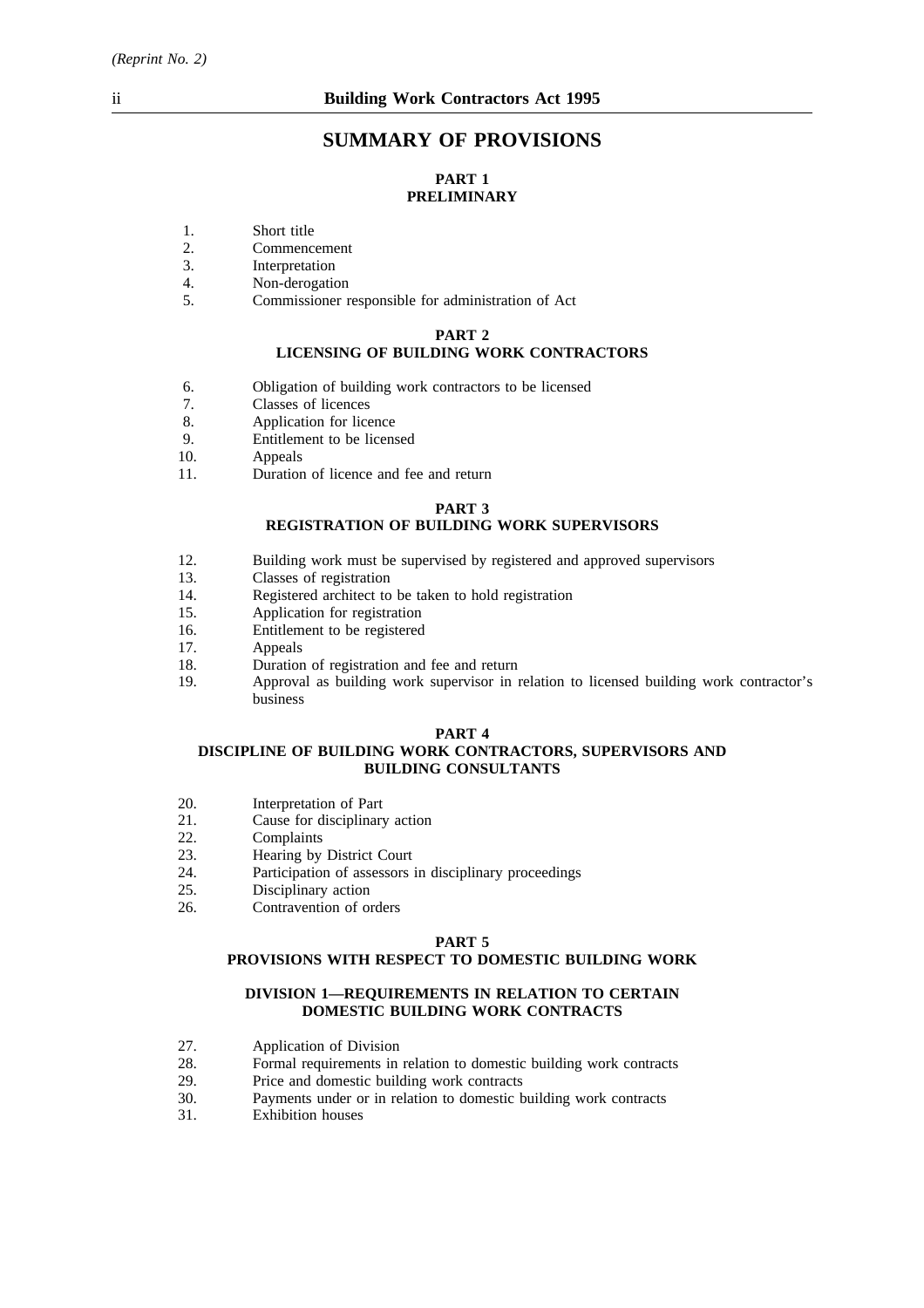#### **DIVISION 2—STATUTORY WARRANTIES**

32. Statutory warranties

#### **DIVISION 3—BUILDING INDEMNITY INSURANCE**

- 33. Application of Division
- 34. Requirements of insurance
- 35. Nature of the policy

#### **DIVISION 4—RIGHT TO TERMINATE CERTAIN DOMESTIC BUILDING WORK CONTRACTS**

36. Right to terminate certain domestic building work contracts

## **DIVISION 5—POWERS OF COURT IN RELATION TO DOMESTIC BUILDING WORK**

37. Powers of court in relation to domestic building work

## **DIVISION 6—HARSH AND UNCONSCIONABLE TERMS**

38. Harsh and unconscionable terms

## **DIVISION 7—PARTICIPATION OF ASSESSORS IN PROCEEDINGS**

39. Participation of assessors in proceedings

## **DIVISION 8—MAGISTRATES COURT AND SUBSTANTIAL MONETARY CLAIMS**

40. Magistrates Court and substantial monetary claims

#### **PART 6 ADVISORY PANEL**

41. Advisory panel

#### **PART 7 MISCELLANEOUS**

- 42. No exclusion, etc., of rights, conditions or warranties
- 43. Delegations
- 44. Agreement with professional organisation
- 45. Exemptions
- 46. Registers
- 47. Commissioner and proceedings before District Court
- 48. False or misleading information
- 49. Name in which building work contractor may carry on business
- 50. Publication of advertisements
- 51. Licensed building work contractor to have sign showing name, etc., on each building site
- 52. Statutory declaration
- 53. Investigations
- 54. General defence
- 55. Liability for act or default of officer, employee or agent
- 56. Offences by bodies corporate
- 57. Continuing offence
- 58. Prosecutions
- 59. Evidence
- 60. Service of documents
- 61. Annual report
- 62. Regulations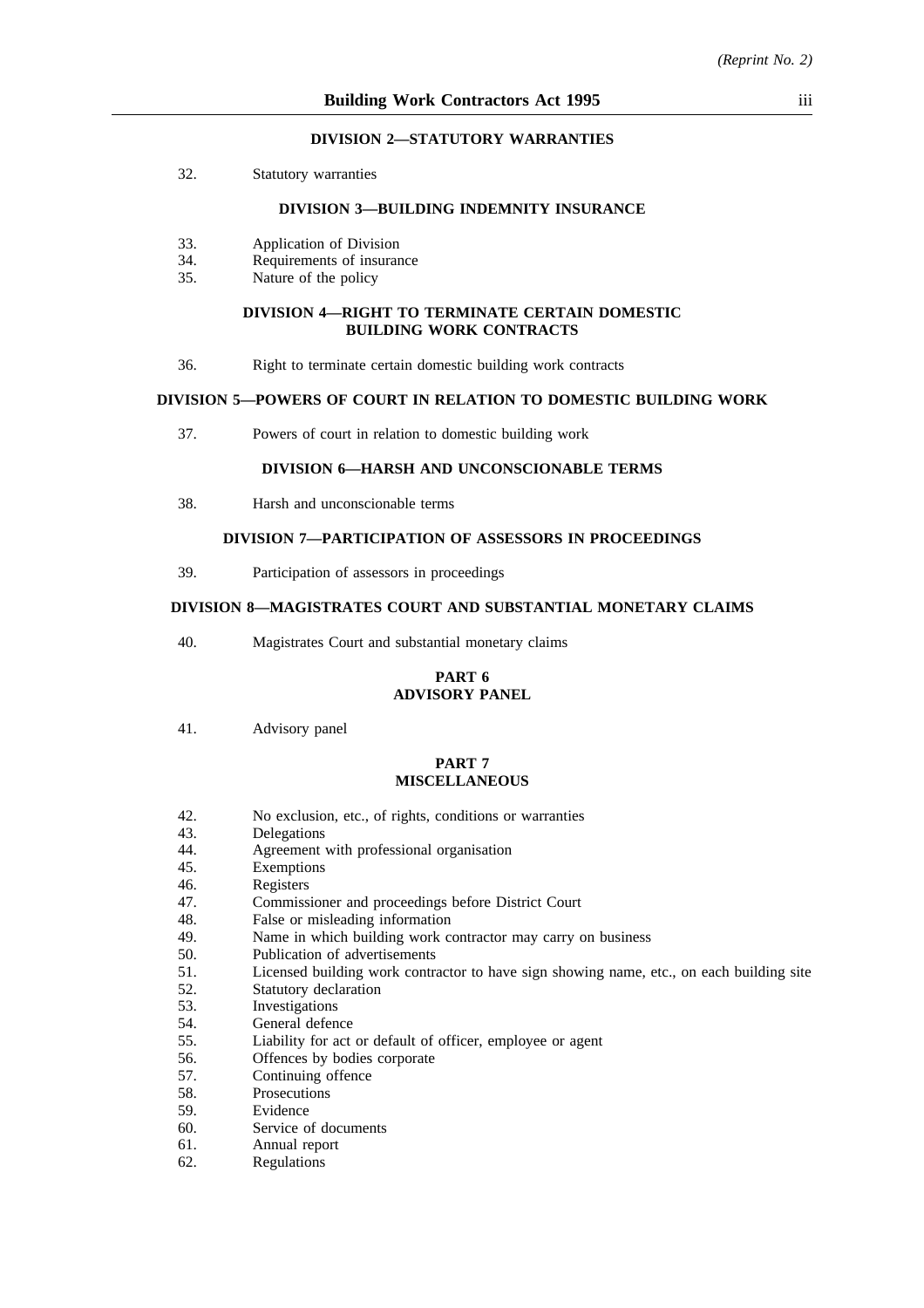*Appointment and Selection of Assessors for District Court Proceedings under Part 4*

# **SCHEDULE 2**

*Appointment and Selection of Assessors for Magistrates Court or District Court Proceedings under Part 5*

# **SCHEDULE 3**

*Repeal and Transitional Provisions*

#### **SCHEDULE 4**

*Consequential Amendments*

#### **APPENDIX LEGISLATIVE HISTORY**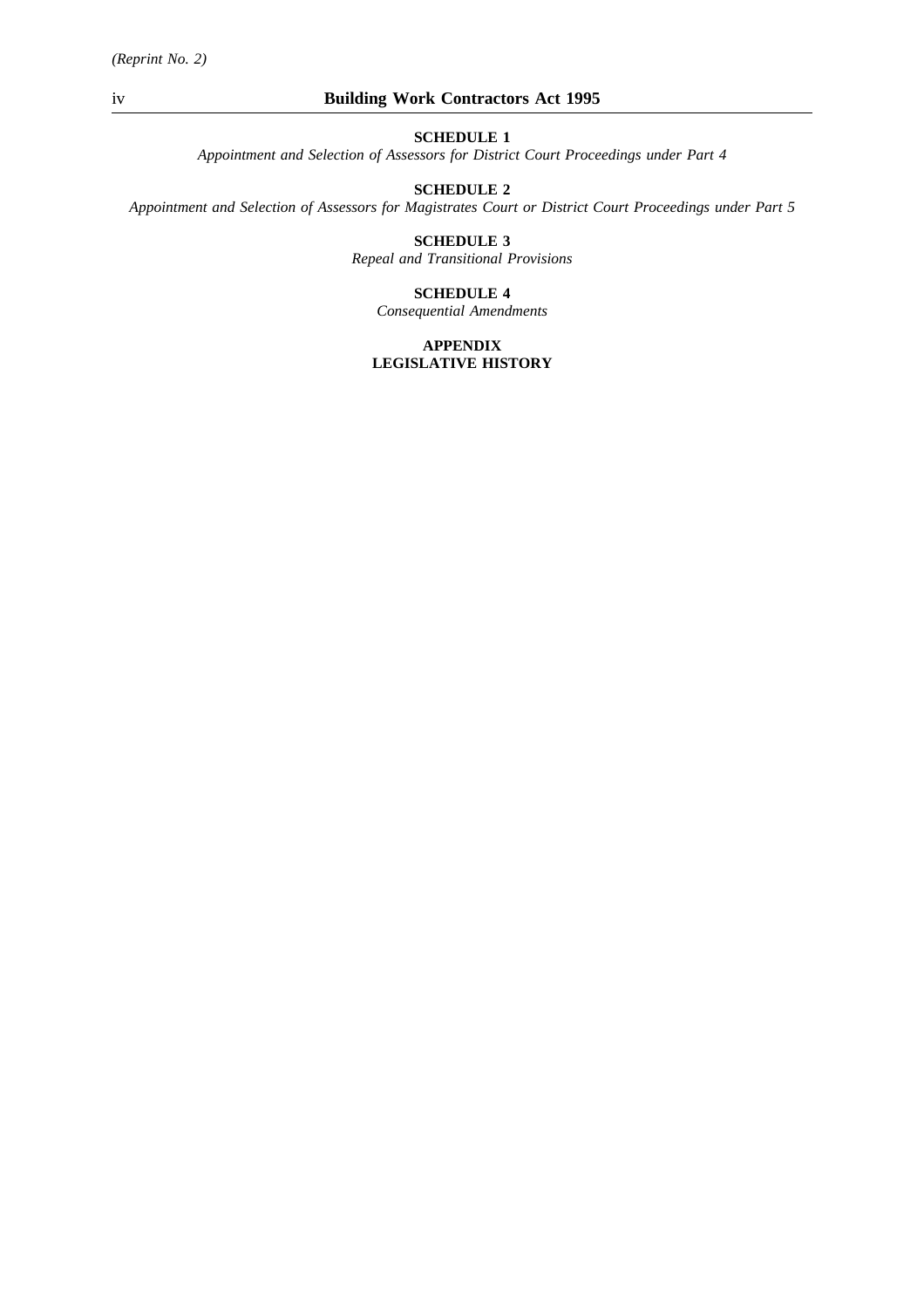# **BUILDING WORK CONTRACTORS ACT 1995**

being

Building Work Contractors Act 1995 No. 87 of 1995 [Assented to 7 December 1995]<sup>1</sup>

as amended by

Statutes Amendment and Repeal (Common Expiation Scheme) Act 1996 No. 34 of 1996 [Assented to 2 May  $1996$ <sup>2</sup>

**Statutes Amendment (Consumer Affairs) Act 1998 No. 21 of 1998 [Assented to 2 April 1998]3 (as amended by Statutes Amendment (Consumer Affairs) Amendment Act 1998 No. 22 of 1998 [Assented to 2 April 1998])**

- <sup>1</sup> Came into operation 1 June 1996: *Gaz.* 23 May 1996, p. 2536.
- <sup>2</sup> Came into operation 3 February 1997: *Gaz*. 19 December 1996, p. 1923.<br>**2 Don't** 2 (ga 4.0) **8:** Sebed, game into operation 28 May 1908: *Caz*. 28 N
- **<sup>3</sup> Part 2 (ss. 4-9) & Sched. came into operation 28 May 1998:** *Gaz***. 28 May 1998, p. 2292.**

#### *NOTE:*

- *Asterisks indicate repeal or deletion of text.*
- *Entries appearing in bold type indicate the amendments incorporated since the last reprint.*
- *For the legislative history of the Act see Appendix.*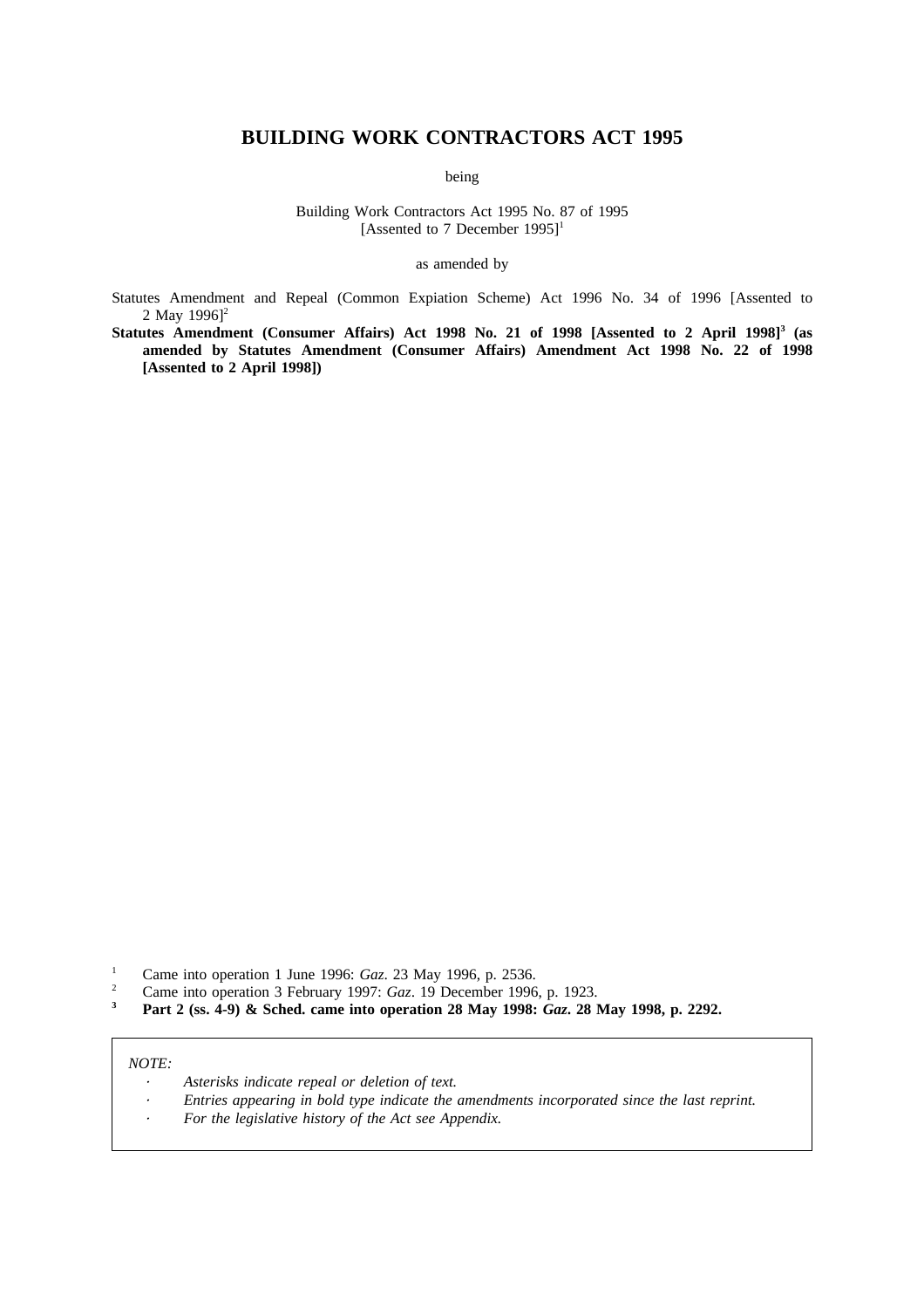**An Act to regulate building work contractors and the supervision of building work; to repeal the Builders Licensing Act 1986; to make consequential amendments to the District Court Act 1991 and the Magistrates Court Act 1991; and for other purposes.**

The Parliament of South Australia enacts as follows:

# **PART 1 PRELIMINARY**

#### **Short title**

**1.** This Act may be cited as the *Building Work Contractors Act 1995*.

# **Commencement**

**2.** This Act will come into operation on a day to be fixed by proclamation.

#### **Interpretation**

**3.** (1) In this Act, unless the contrary intention appears—

"**building work contractor**" means—

- *(a)* a person who carries on the business of performing building work for others; or
- *(b)* a person who carries on the business of performing building work with a view to the sale or letting (whether by lease, licence or other agreement) of land or buildings improved as a result of the building work;

"**building**" includes a structure and part of a building or structure;

"**building owner**", in relation to a domestic building work contract, means the person for whom domestic building work is or is to be performed under the contract;

#### "**building work**" means—

- *(a)* the whole or part of the work of constructing, erecting, underpinning, altering, repairing, improving, adding to or demolishing a building; or
- *(b)* the whole or part of the work of excavating or filling a site for work referred to in paragraph *(a)*; or
- *(c)* work of a class prescribed by regulation;

"**Commissioner**" means the Commissioner for Consumer Affairs;

"**director**" of a body corporate includes—

- *(a)* a person occupying or acting in the position of director or member of the governing body of the body corporate, by whatever name called and whether or not validly appointed to occupy or duly authorised to act in the position; and
- *(b)* any person in accordance with whose directions or instructions the directors or members of the governing body of the body corporate are accustomed to act;

"**District Court**" means the Administrative and Disciplinary Division of the District Court;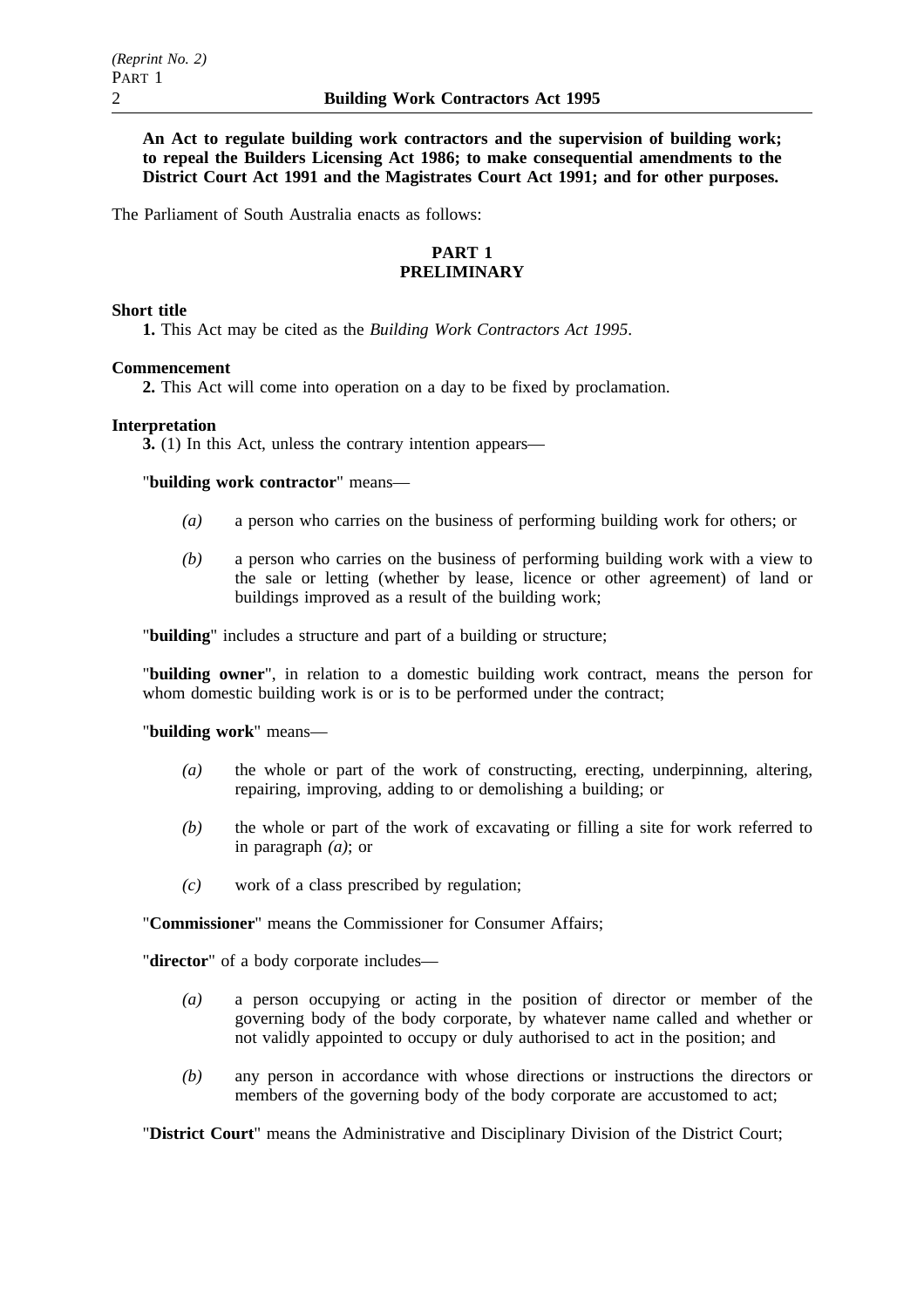"**domestic building work**" means—

- *(a)* the whole or part of the work of constructing, erecting, underpinning, altering, repairing, improving, adding to or demolishing a house; or
- *(b)* the whole or part of the work of excavating or filling a site for work referred to in paragraph *(a)*; or
- *(c)* work of a class prescribed by regulation;

"**domestic building work contract**" means a contract between a building work contractor and another person for the performance by the contractor of domestic building work (including any variation of such a contract), but does not include a subcontract for the performance of domestic building work;

"**house**" means a building intended for occupation as a place of residence but does not include a building of a class prescribed by regulation;

"**licence**" means a licence under Part 2; and "**licensed**" has a corresponding meaning;

"**licence number**", in relation to a licensed building work contractor, means the number assigned to the person's licence by the Commissioner;

"**Magistrates Court**" means the Civil (Consumer and Business) Division of the Magistrates Court;

"**material**", in relation to building work, includes goods to be supplied and fitted or installed in the course of the building work;

# "**minor domestic building work**" means—

- *(a)* domestic building work performed or to be performed under a domestic building work contract at a cost to the building owner that is less than the sum prescribed by regulation; or
- *(b)* domestic building work performed or to be performed by a building work contractor on the contractor's own behalf where the cost of the work would, if it were performed under contract, be less than the sum prescribed by regulation;

"**perform**", in relation to building work, includes—

- *(a)* cause building work to be performed; or
- *(b)* organise or arrange for the performance of building work;

"**registration**" means registration under Part 3; and "**registered**" has a corresponding meaning;

"**repealed Act**" means the *Builders Licensing Act 1986* repealed by schedule 3;

"**statutory warranty**" means a warranty arising under Division 2 of Part 5;

"**subcontract**" for the performance of domestic building work means a contract for the performance of domestic building work for a building work contractor who is in turn obliged to perform the work under another contract.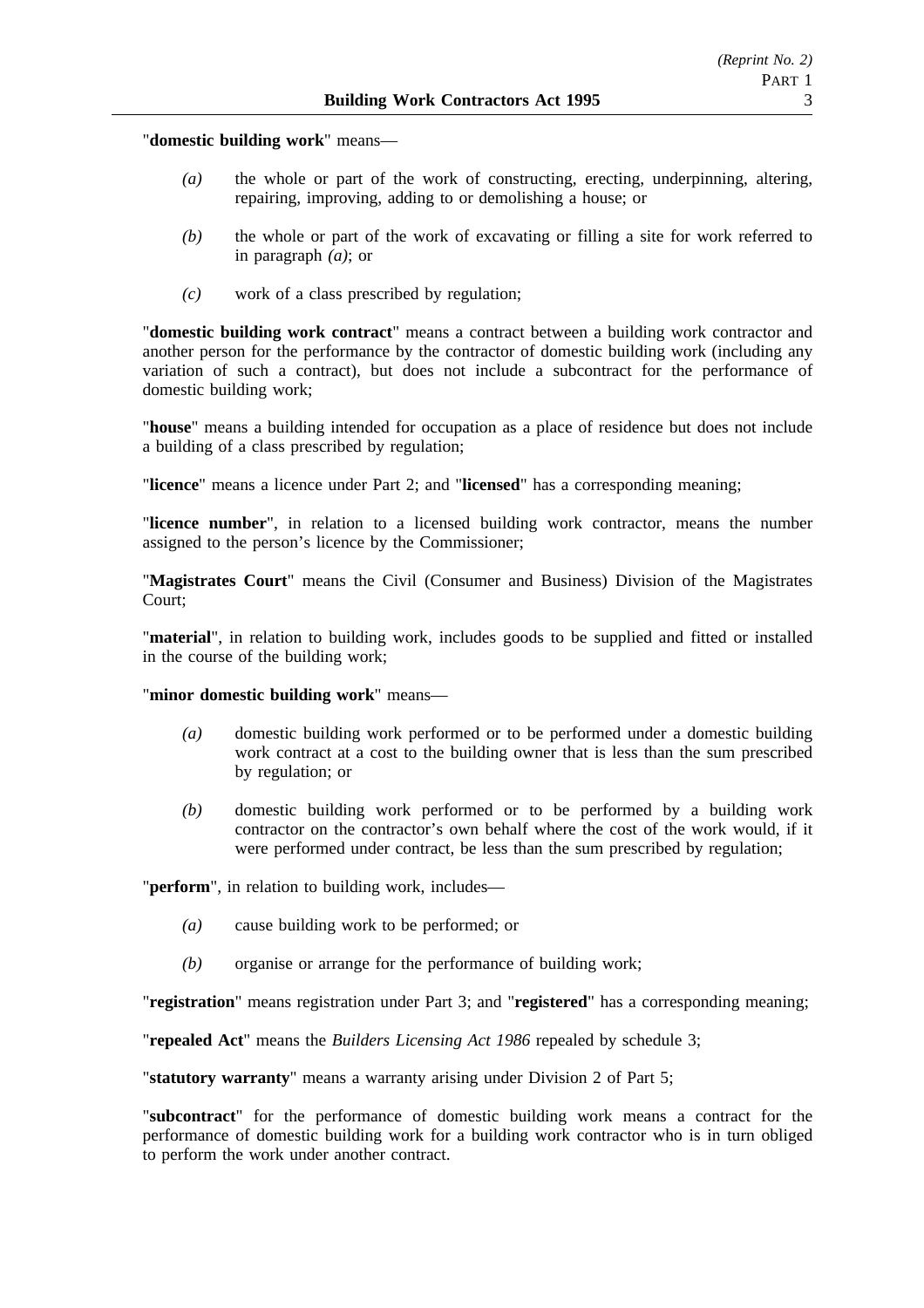(2) For the purposes of Part 5, if a building work contractor and a person make an arrangement under which domestic building work at a site is to be performed in stages by the contractor under separate contracts, the contracts to which the arrangement relates will be taken to be a single domestic building work contract.

# **Non-derogation**

**4.** The provisions of this Act are in addition to and do not derogate from the provisions of any other Act.

#### **Commissioner responsible for administration of Act**

**5.** The Commissioner is responsible, subject to the control and directions of the Minister, for the administration of this Act.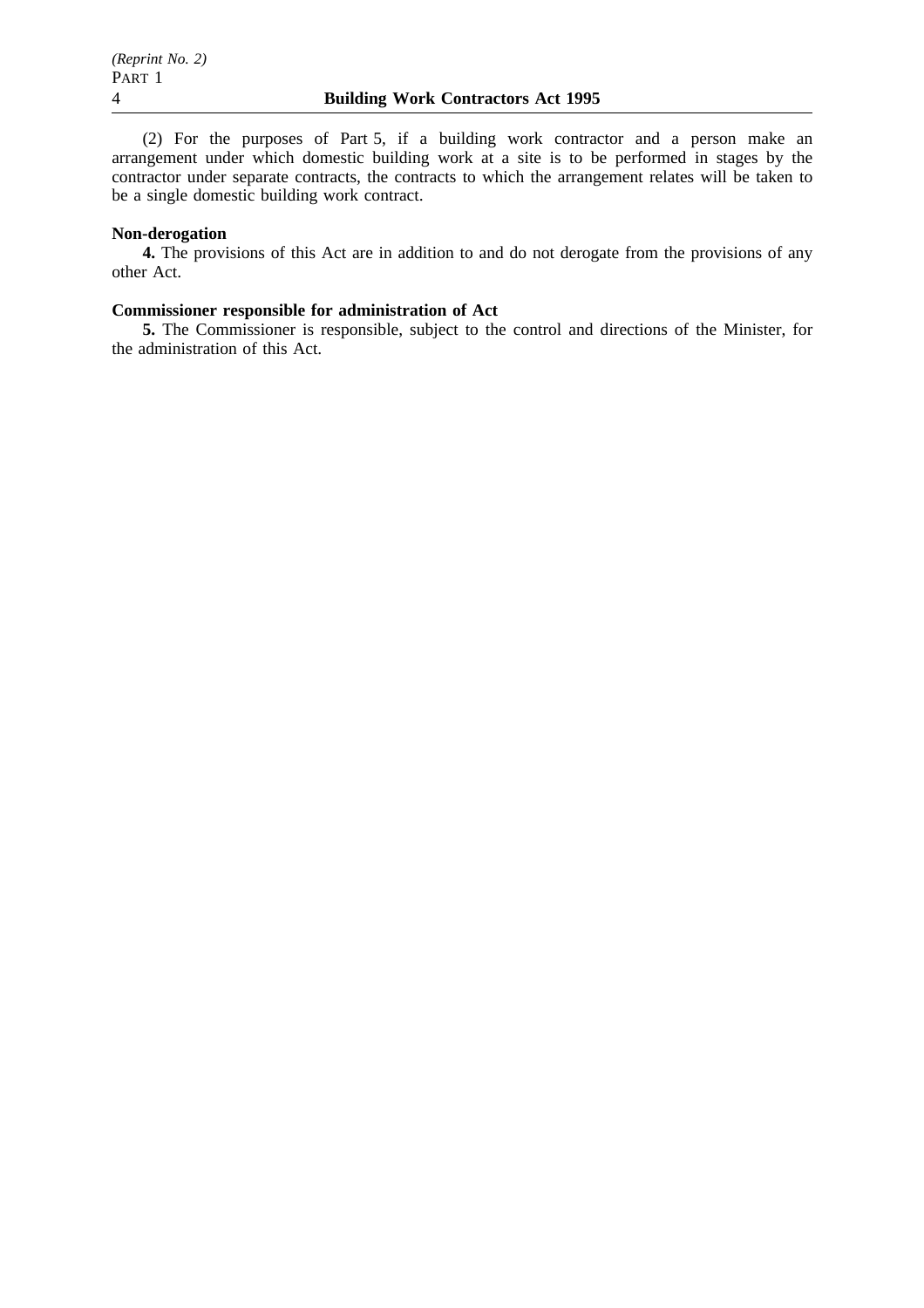# **PART 2 LICENSING OF BUILDING WORK CONTRACTORS**

#### **Obligation of building work contractors to be licensed**

**6.** (1) A person must not—

- *(a)* carry on business as a building work contractor except as authorised by a licence under this Part; or
- *(b)* advertise or otherwise hold himself or herself out as being entitled to carry on business as a building work contractor unless authorised to carry on business as such a contractor by a licence under this Part.

#### Maximum penalty: \$20 000.

(2) A person required by this Act to be licensed as a building work contractor is not entitled to any fee, other consideration or compensation under or in relation to a contract with another on whose behalf the person performed work as a building work contractor unless—

- *(a)* the person was authorised to perform the work under a licence; or
- *(b)* a court hearing proceedings for recovery of the fee, other consideration or compensation is satisfied that the person's failure to be so authorised resulted from inadvertence only.

#### **Classes of licences**

**7.** (1) There are the following classes of licences for the purposes of this Act:

- *(a) building work contractors licence*—a licence authorising a person to carry on business as a building work contractor;
- *(b) building work contractors licence with conditions*—a licence authorising a person to carry on business as a building work contractor subject to conditions limiting the work that may be performed under the authority of the licence.
- (2) Conditions limiting the work that may be performed under the authority of a licence—
- *(a)* may be imposed by the Commissioner on the grant of the licence; and
- *(b)* may be varied or revoked by the Commissioner at any time on application by the licensed building work contractor.

## **Application for licence**

**8.** (1) An application for a licence must—

- *(a)* be made to the Commissioner in the manner and form approved by the Commissioner; and
- *(b)* be accompanied by the fee fixed by regulation.

(2) An applicant for a licence must provide the Commissioner with any information required by the Commissioner for the purposes of determining the application.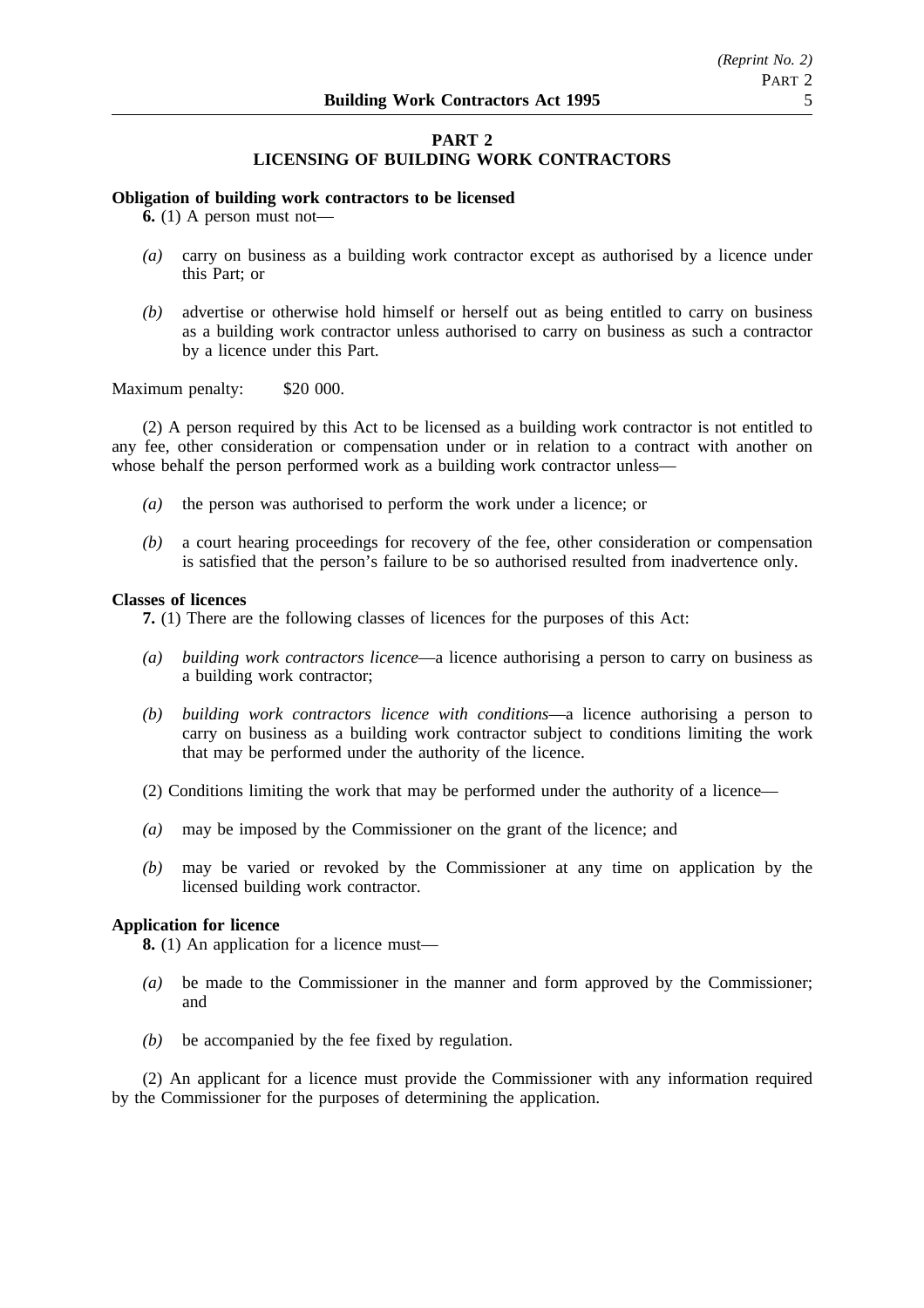## **Entitlement to be licensed**

**9.** (1) A natural person is entitled to be granted a licence if the person—

- *(a)* has—
	- (i) the qualifications and experience required by regulation for the kind of work authorised by the licence; or
	- (ii) subject to the regulations, qualifications and experience that the Commissioner considers appropriate having regard to the kind of work authorised by the licence; and
- *(b)* is not suspended or disqualified from practising or carrying on an occupation, trade or business under a law of this State, the Commonwealth, another State or a Territory of the Commonwealth; and
- *(c)* is not, and has not been, during the period of 10 years preceding the application for the licence, an undischarged bankrupt or subject to a composition or deed or scheme of arrangement with or for the benefit of creditors; and
- *(d)* has not been, during the period of 10 years preceding the application for the licence, a director of a body corporate wound up for the benefit of creditors—
	- (i) when the body corporate was being so wound up; or
	- (ii) within the period of 12 months preceding the commencement of the winding up; and
- *(e)* has sufficient business knowledge and experience and financial resources for the purpose of properly carrying on the business authorised by the licence; and
- *(f)* is a fit and proper person to be the holder of a licence.
- (2) A body corporate is entitled to be granted a licence if—
- *(a)* the body corporate—
	- (i) is not suspended or disqualified from practising or carrying on an occupation, trade or business under a law of this State, the Commonwealth, another State or a Territory of the Commonwealth; and
	- (ii) is not being wound up and is not under official management or in receivership; and
- *(b)* no director of the body corporate—
	- (i) is suspended or disqualified from practising or carrying on an occupation, trade or business under a law of this State, the Commonwealth, another State or a Territory of the Commonwealth; or
	- (ii) is, or has been, during the period of 10 years preceding the application for the licence, an undischarged bankrupt or subject to a composition or deed or scheme of arrangement with or for the benefit of creditors; or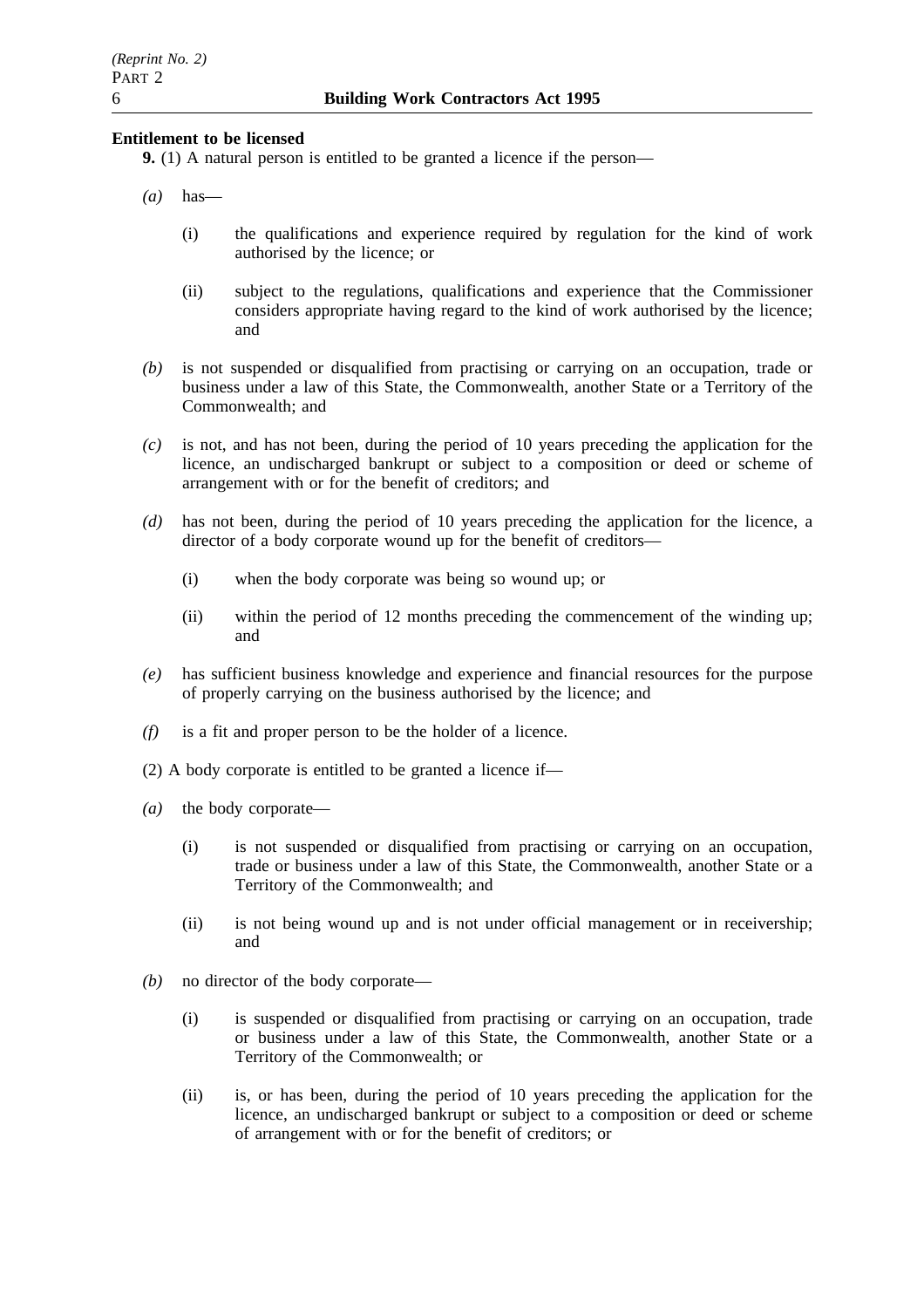- (iii) has been, during the period of 10 years preceding the application for the licence, a director of a body corporate wound up for the benefit of creditors—
	- (A) when the body corporate was being so wound up; or
	- (B) within the period of 12 months preceding the commencement of the winding up; and
- *(c)* the directors of the body corporate together have sufficient business knowledge and experience for the purpose of properly directing the business authorised by the licence; and
- *(d)* the body corporate has sufficient financial resources for the purpose of properly carrying on the business authorised by the licence; and
- *(e)* each director of the body corporate is a fit and proper person to be the director of a body corporate that is the holder of a licence.
- (3) If, on an application for a licence, the Commissioner—
- *(a)* is not satisfied that the applicant meets requirements as to qualifications, business knowledge, experience or financial resources; but
- *(b)* is satisfied that the applicant proposes to carry on business as a building work contractor in partnership with a person who does meet those requirements,

the Commissioner may, subject to the other provisions of this section, grant a licence to the applicant subject to the condition that the applicant not carry on business under the licence except in partnership with that person or some other person approved by the Commissioner.

## **Appeals**

**10.** (1) An applicant for a licence may appeal to the District Court against a decision of the Commissioner refusing the application.

(2) Subject to subsection (4), an appeal must be instituted within one month of the making of the decision appealed against or such longer period as the District Court may allow.

(3) The Commissioner must, if so required by the applicant, state in writing the reasons for the Commissioner's decision to refuse the application.

(4) If the reasons of the Commissioner are not given in writing at the time of making the decision and the applicant (within one month of the making of the decision) requires the Commissioner to state the reasons in writing, the time for instituting an appeal runs from the time at which the applicant receives the written statement of those reasons.

(5) Except as determined by the District Court, an appeal is to be conducted by way of a fresh hearing and for that purpose the Court may receive evidence given orally or, if the Court determines, by affidavit.

- (6) The District Court may, on the hearing of an appeal—
- *(a)* affirm the decision appealed against or rescind the decision and substitute a decision that the Court thinks appropriate; and
- *(b)* make any other order that the case requires (including an order for costs).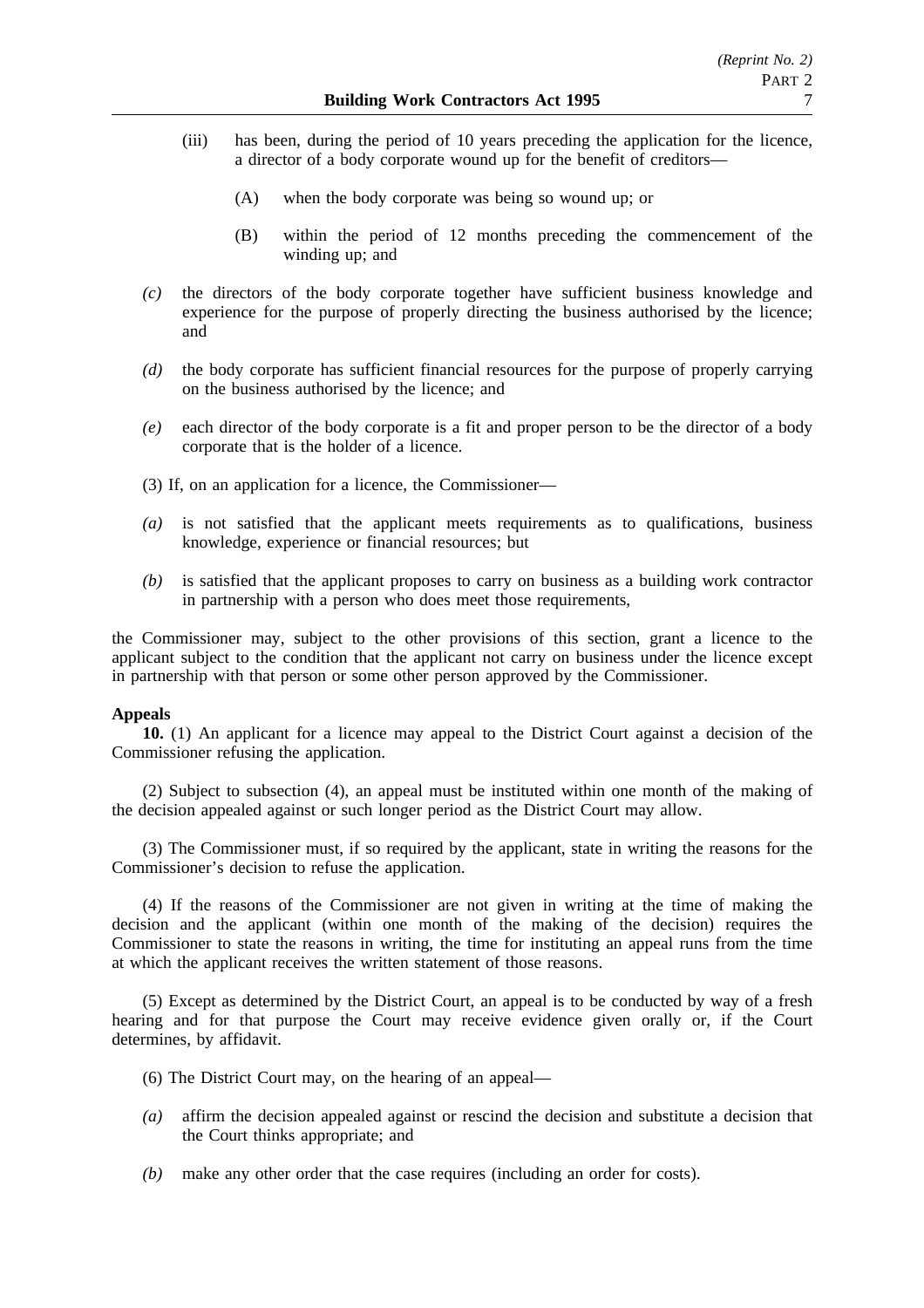#### **Duration of licence and fee and return**

- **11.** (1) A licence remains in force (except for any period for which it is suspended) until—
- *(a)* the licence is surrendered or cancelled; or
- *(b)* the licensed building work contractor dies or, in the case of a licensed body corporate, is dissolved.
- (2) A licensed building work contractor must, at intervals fixed by regulation—
- *(a)* pay to the Commissioner the fee fixed by regulation; and
- *(b)* lodge with the Commissioner a return in the manner and form required by the Commissioner.

(3) If a licensed building work contractor fails to pay the fee or lodge the return in accordance with subsection (2), the Commissioner may, by notice in writing, require the contractor to make good the default and, in addition, to pay to the Commissioner the amount fixed by regulation as a penalty for default.

(4) If the licensed building work contractor fails to comply with the notice within 28 days after service of the notice, the contractor's licence is cancelled.

(5) The Commissioner must notify the building work contractor in writing of the cancellation of the contractor's licence.

(6) A licensed building work contractor may surrender the licence.

(7) In this section—

"**licensed building work contractor**" includes a licensed building work contractor whose licence has been suspended.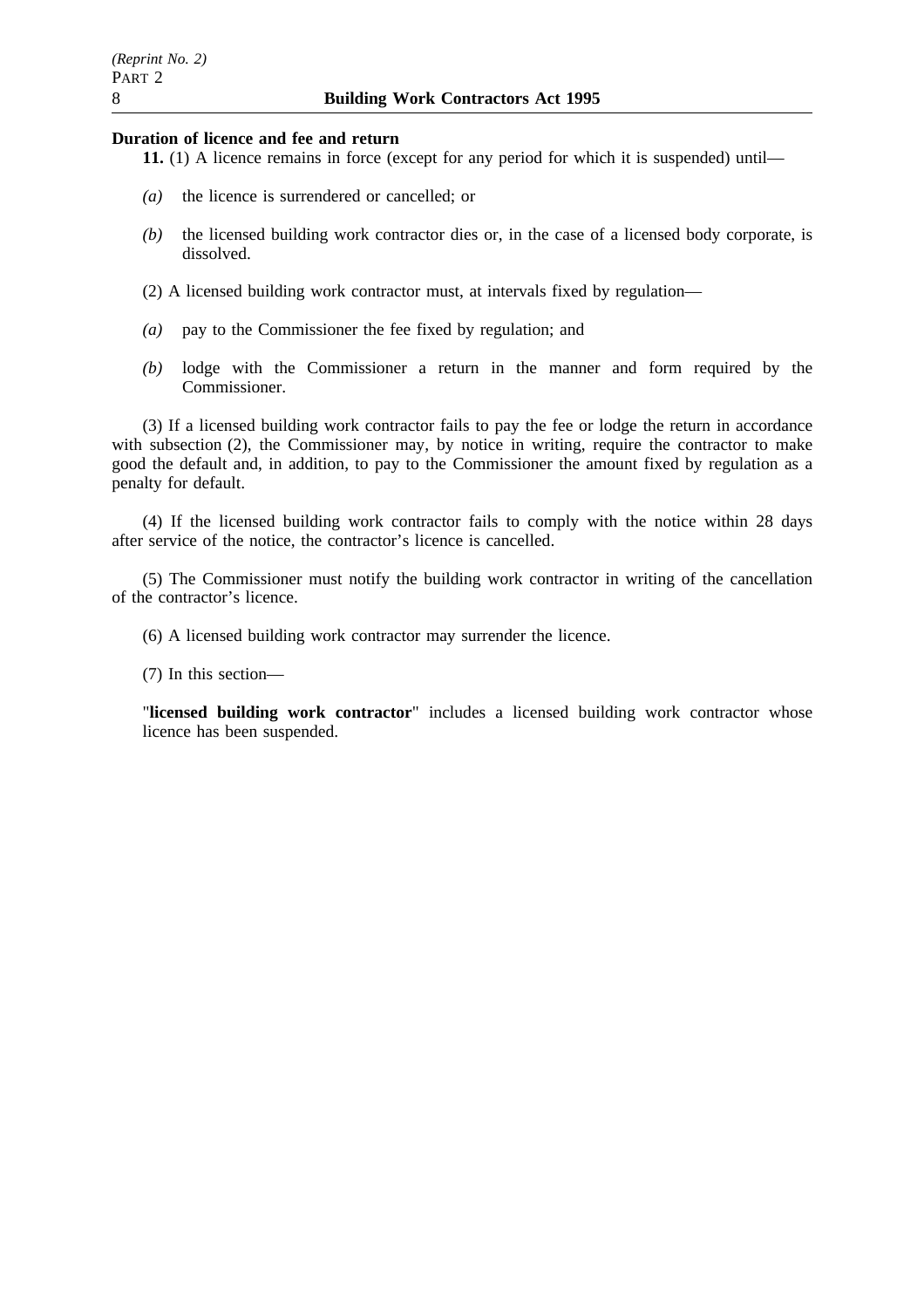# **PART 3 REGISTRATION OF BUILDING WORK SUPERVISORS**

## **Building work must be supervised by registered and approved supervisors**

**12.** (1) A licensed building work contractor must ensure—

- *(a)* that there is a registered building work supervisor approved by the Commissioner under this Act as a building work supervisor in relation to the contractor's business at all times during the currency of the licence; and
- *(b)* that building work of any kind performed under the authority of the licence is properly supervised by a registered building work supervisor—
	- (i) who is so approved in relation to the contractor's business; and
	- (ii) whose registration authorises the supervision of building work of that kind.

(2) Subsection  $(1)(b)$  does not apply in relation to building work that is properly supervised by a registered architect.

- (3) If for a period exceeding 28 days—
- *(a)* there is not a registered building work supervisor approved in relation to a licensed building work contractor's business as required by subsection (1); or
- *(b)* building work performed under the authority of a licence is not supervised as required by that subsection,

the licence is suspended until the contractor complies with the requirements of subsection (1).

(4) The Commissioner may, on application by a licensed building work contractor, exempt the contractor from compliance with subsection (1) for a period and subject to conditions determined by the Commissioner if the Commissioner is satisfied that the contractor has made suitable arrangements for all building work performed under the authority of the licence to be properly supervised by a person who is, in the opinion of the Commissioner, competent to perform that function.

(5) The Commissioner may, of the Commissioner's own initiative or on application by a licensed building work contractor, if satisfied that there is proper cause to do so—

- *(a)* vary the period of an exemption under this section; or
- *(b)* vary or revoke the conditions of the exemption or impose a further condition; or
- *(c)* revoke the exemption.

## **Classes of registration**

**13.** (1) There are the following classes of registration for the purposes of this Act:

- *(a) building work supervisors registration*—registration authorising a person to supervise building work of any kind;
- *(b) building work supervisors registration with conditions*—registration as a building work supervisor subject to conditions limiting the work that may be supervised under the authority of the registration.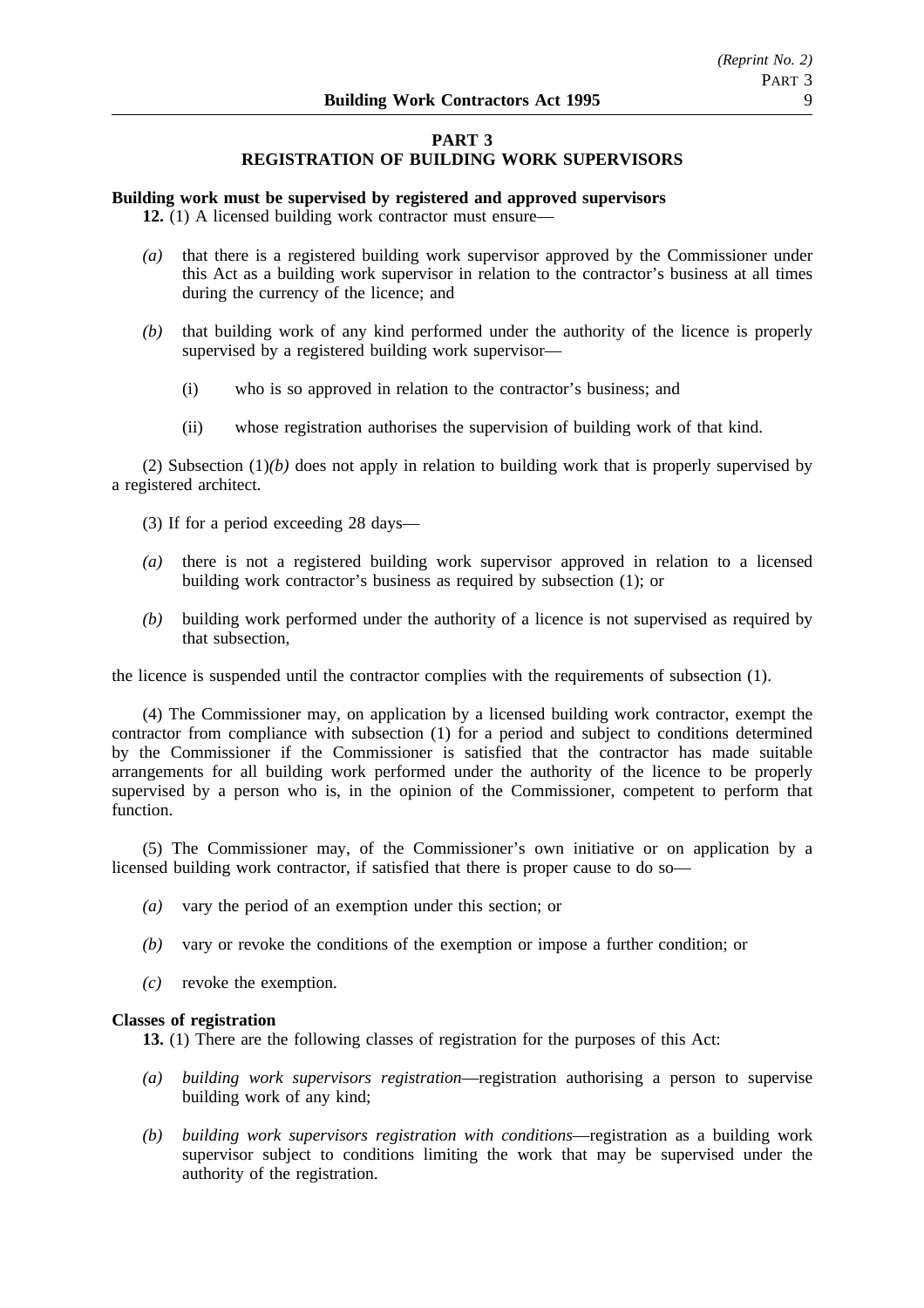- (2) Conditions limiting the work that may be supervised under the authority of registration—
- *(a)* may be imposed by the Commissioner on the grant of the registration; and
- *(b)* may be varied or revoked by the Commissioner at any time on application by the registered building work supervisor.

## **Registered architect to be taken to hold registration**

**14.** For the purposes of this Part, a registered architect is to be taken to hold building work supervisors registration.

## **Application for registration**

**15.** An application for registration must—

- *(a)* be made to the Commissioner in the manner and form approved by the Commissioner; and
- *(b)* except where the applicant is a licensed building work contractor—be accompanied by the fee fixed by regulation.

# **Entitlement to be registered**

**16.** A natural person is entitled to be registered if the person has—

- *(a)* the qualifications and experience required by regulation for the kind of work that the person would be authorised to supervise by the registration; or
- *(b)* subject to the regulations, qualifications and experience that the Commissioner considers appropriate having regard to the kind of work that the person would be authorised to supervise by the registration.

## **Appeals**

**17.** (1) An applicant for registration may appeal to the District Court against a decision of the Commissioner refusing the application.

(2) Subject to subsection (4), an appeal must be instituted within one month of the making of the decision appealed against or such longer period as the District Court may allow.

(3) The Commissioner must, if so required by the applicant, state in writing the reasons for the Commissioner's decision to refuse the application.

(4) If the reasons of the Commissioner are not given in writing at the time of making the decision and the applicant (within one month of the making of the decision) requires the Commissioner to state the reasons in writing, the time for instituting an appeal runs from the time at which the applicant receives the written statement of those reasons.

(5) Except as determined by the District Court, an appeal is to be conducted by way of a fresh hearing and for that purpose the Court may receive evidence given orally or, if the Court determines, by affidavit.

- (6) The District Court may, on the hearing of an appeal—
- *(a)* affirm the decision appealed against or rescind the decision and substitute a decision that the Court thinks appropriate; and
- *(b)* make any other order that the case requires (including an order for costs).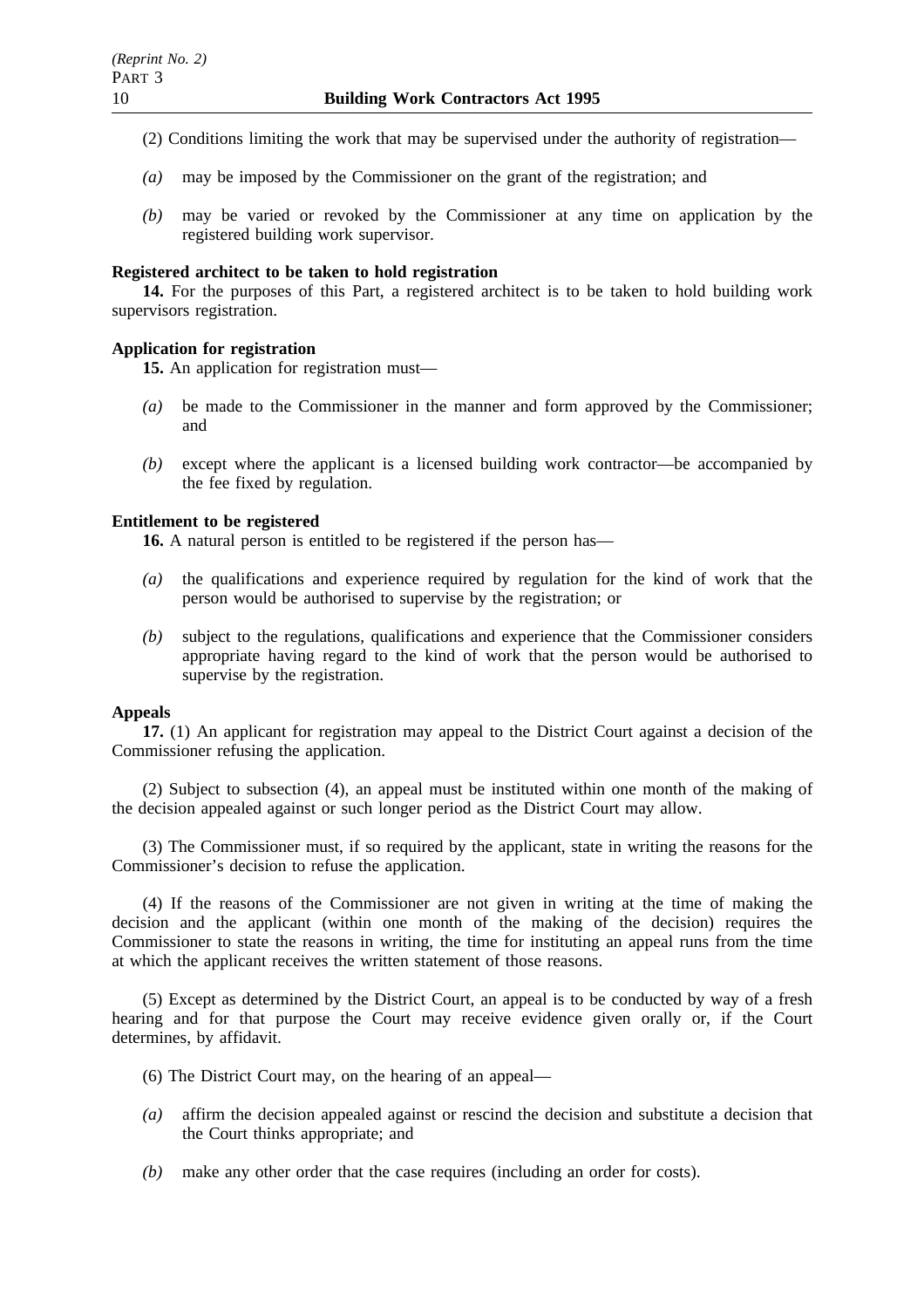#### **Duration of registration and fee and return**

**18.** (1) Registration remains in force (except for any period for which it is suspended) until—

- *(a)* the registration is surrendered or cancelled; or
- *(b)* the registered building work supervisor dies.
- (2) A registered building work supervisor must, at intervals fixed by regulation—
- *(a)* pay to the Commissioner the fee fixed by regulation; and
- *(b)* lodge with the Commissioner a return in the manner and form required by the Commissioner.

(3) If a registered building work supervisor fails to pay the fee or lodge the return in accordance with subsection (2), the Commissioner may, by notice in writing, require the supervisor to make good the default and, in addition, to pay to the Commissioner the amount fixed by regulation as a penalty for default.

(4) If the registered building work supervisor fails to comply with the notice within 28 days after service of the notice, his or her registration is cancelled.

(5) The Commissioner must notify the building work supervisor in writing of the cancellation of his or her registration.

(6) A registered building work supervisor may surrender his or her registration.

(7) In this section—

"**registered building work supervisor**" includes a registered building work supervisor whose registration has been suspended.

## **Approval as building work supervisor in relation to licensed building work contractor's business**

**19.** (1) Subject to this section, the Commissioner may, on application by a licensed building work contractor, approve a person as a building work supervisor in relation to the contractor's business.

(2) If a licensed building work contractor is a registered building work supervisor authorised to supervise building work of a kind not more limited than that which the contractor is authorised to perform under the licence, the contractor is to be taken to have been approved by the Commissioner under this section as a building work supervisor in relation to the contractor's business.

(3) An application for approval must—

- *(a)* be made to the Commissioner in the manner and form approved by the Commissioner; and
- *(b)* be accompanied by the fee fixed by regulation.

(4) A person is not eligible to be approved as a building work supervisor in relation to a licensed building work contractor's business unless—

*(a)* the person is a registered building work supervisor; and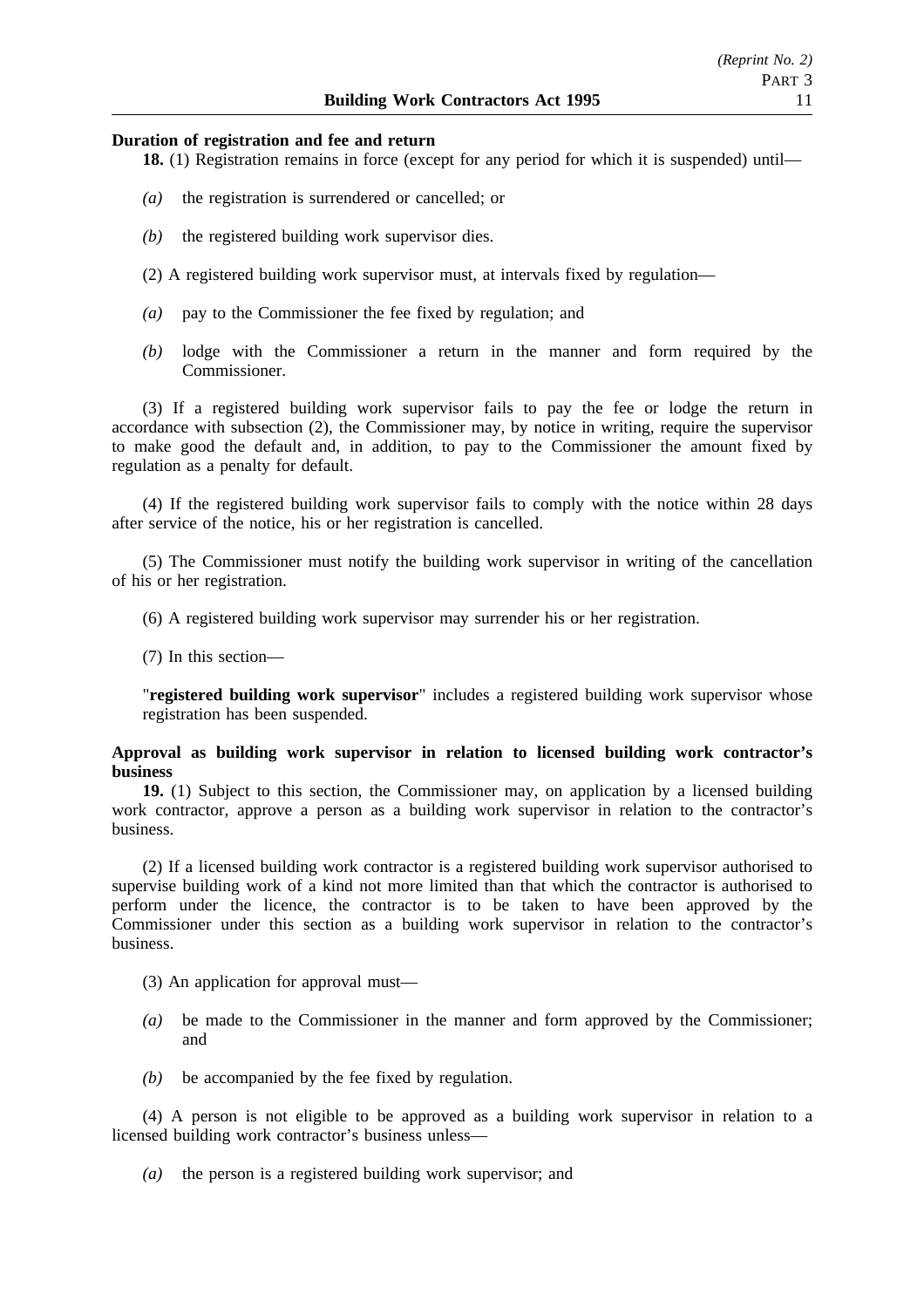- *(b)* the person is—
	- (i) if the building work contractor is a body corporate—a director of the body corporate; or
	- (ii) in any case—employed by the building work contractor under a contract of service.

(5) The Commissioner may refuse an application for approval of a person as a building work supervisor in relation to a licensed building work contractor's business—

- *(a)* if the person is not eligible to be so approved; or
- *(b)* if the person is already approved as a building work supervisor in relation to the business of a person other than the contractor.
- $(6)$  If—
- *(a)* a director of a body corporate that is a licensed building work contractor is approved as a building work supervisor in relation to the body's business; and
- *(b)* that person ceases to be a director of the body,

the body must ensure that, within 14 days after the person ceases to be a director, the Commissioner is notified in writing of that fact.

Maximum penalty: \$2 500. Expiation fee: \$80.

 $(7)$  If—

- *(a)* a licensed building work contractor carries on business in partnership with other persons licensed under this Act; and
- *(b)* the composition of the partnership changes or the partnership is dissolved,

the contractor must ensure that, within 14 days after the change in composition of the partnership or dissolution of the partnership, the Commissioner is notified in writing of that fact.

| Maximum penalty: | \$2 500. |
|------------------|----------|
| Expiation fee:   | \$80.    |

 $(8)$  If—

- *(a)* a person approved as a building work supervisor in relation to a licensed building work contractor's business has been employed by the contractor for the purpose of performing that function; and
- *(b)* the person ceases to be so employed by the contractor,

the contractor must ensure that, within 14 days after the cessation of that employment, the Commissioner is notified in writing of that fact.

Maximum penalty: \$2 500. Expiation fee: \$80.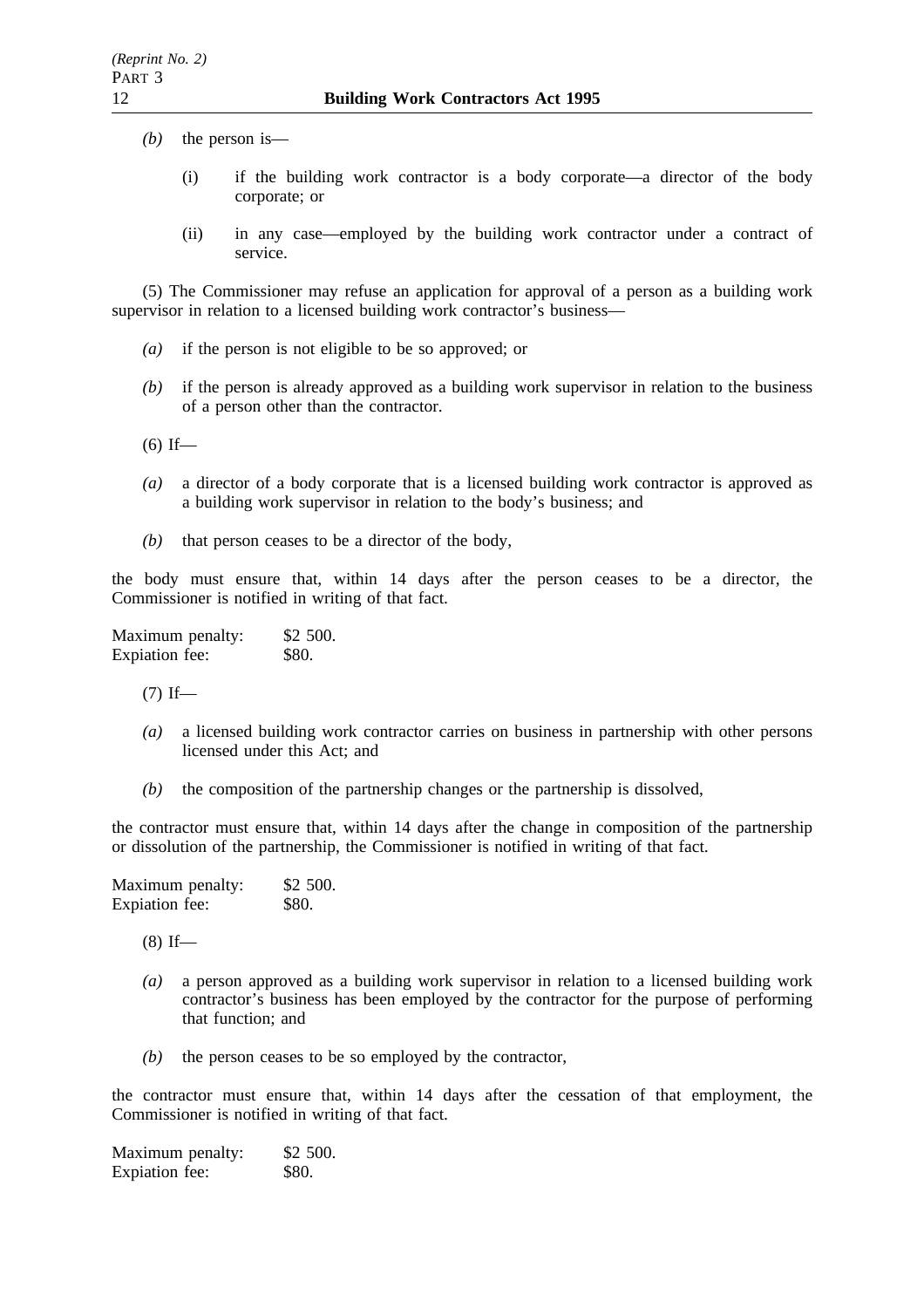(9) If the Commissioner is satisfied that a person approved as a building work supervisor in relation to a licensed building work contractor's business is no longer eligible to be so approved, the Commissioner must cancel the approval.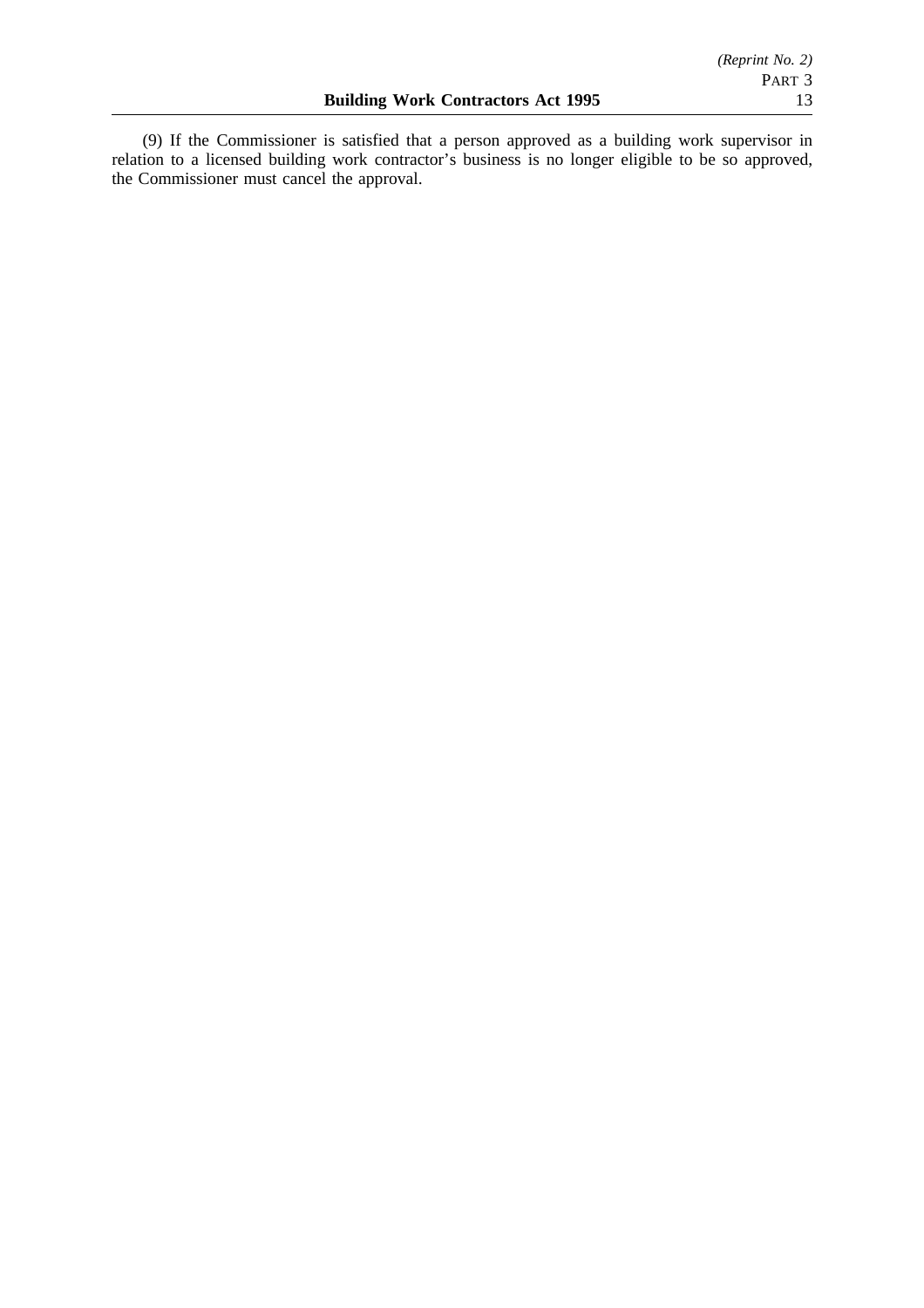# **PART 4**

# **DISCIPLINE OF BUILDING WORK CONTRACTORS, SUPERVISORS AND BUILDING CONSULTANTS**

# **Interpretation of Part**

**20.** In this Part—

# "**building work contractor**" includes—

- *(a)* a former building work contractor; and
- *(b)* a person licensed as a building work contractor, whether or not carrying on business as a building work contractor; and
- *(c)* a person formerly licensed as a building work contractor under this Act or as a builder under the repealed Act;

"**building consultant**" means a person (other than a registered architect) who carries on the business of giving advice or furnishing reports in respect of domestic building work (whether being work already performed, work in progress or work that may be required in the future), and includes a former building consultant;

"**building work supervisor**" includes—

- *(a)* a former building work supervisor; and
- *(b)* a person registered as a building work supervisor whether or not acting as a building work supervisor; and
- *(c)* a person formerly registered as a building work supervisor under this Act or the repealed Act;

"**director**" of a body corporate includes a former director of a body corporate.

## **Cause for disciplinary action**

**21.** (1) There is proper cause for disciplinary action against a building work contractor if—

- *(a)* licensing of the contractor was improperly obtained; or
- *(b)* the contractor has acted contrary to an assurance accepted by the Commissioner under the *Fair Trading Act 1987*; or
- *(c)* the contractor or another person has acted contrary to this Act or otherwise unlawfully, or improperly, negligently or unfairly, in the course of conducting, or being employed or otherwise engaged in, the business of the contractor; or
- *(d)* the contractor has failed to comply with an order made by a court under Part 5; or
- *(e)* events have occurred such that the contractor would not be entitled to be licensed as a building work contractor if the contractor were to apply for a licence.
- (2) There is proper cause for disciplinary action against a building work supervisor if—
- *(a)* registration of the supervisor was improperly obtained; or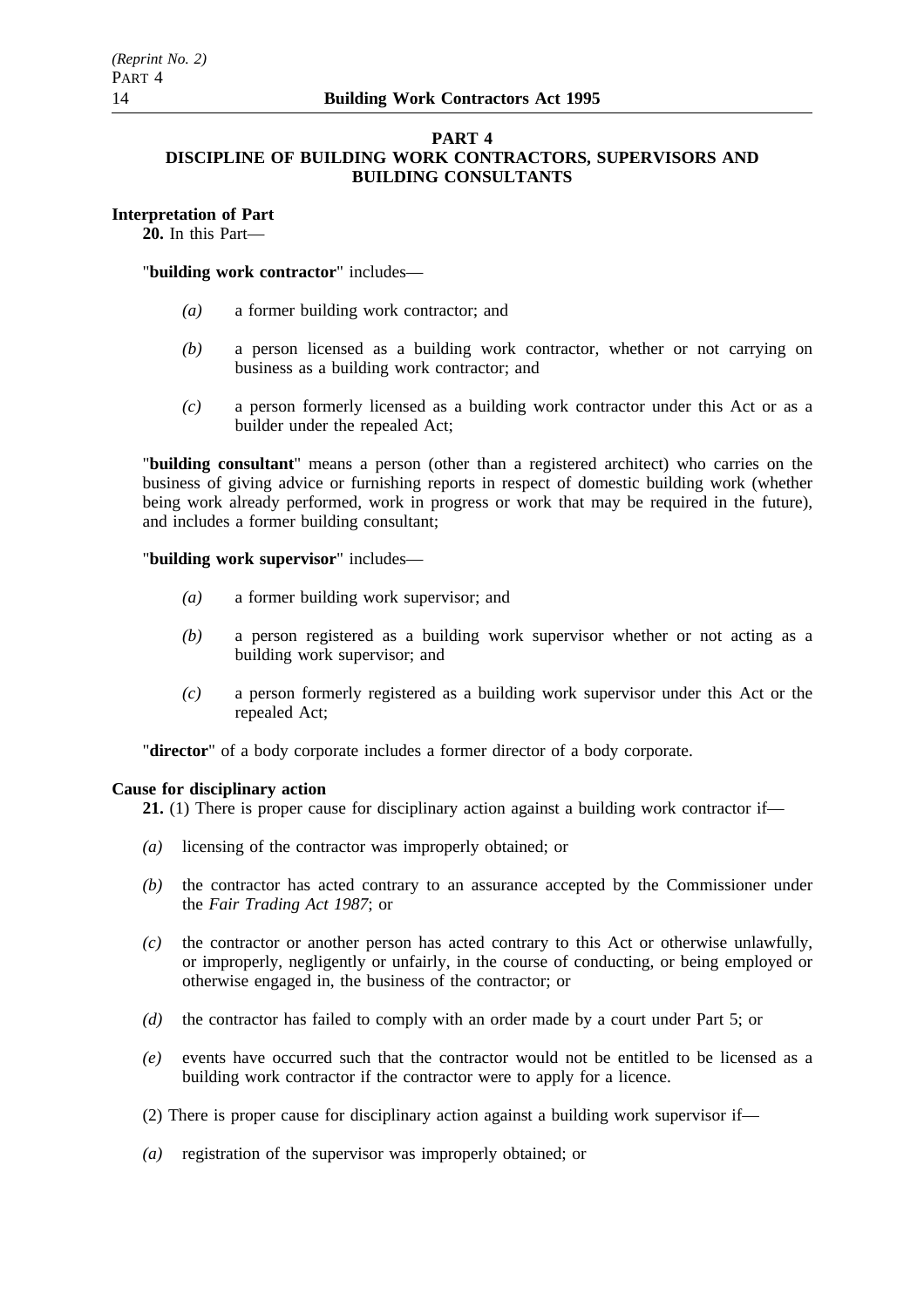- *(b)* the supervisor has acted unlawfully, improperly, negligently or unfairly in the course of acting as a building work supervisor.
- (3) There is proper cause for disciplinary action against a building consultant if—
- *(a)* the consultant has acted contrary to an assurance accepted by the Commissioner under the *Fair Trading Act 1987*; or
- *(b)* the consultant has acted unlawfully, improperly, negligently or unfairly in the course of acting as a building consultant.

(4) Disciplinary action may be taken against each director of a body corporate that is a building work contractor or building consultant if there is proper cause for disciplinary action against the body corporate.

(5) Disciplinary action may not be taken against a person in relation to the act or default of another if that person could not reasonably be expected to have prevented the act or default.

(6) This section applies in relation to conduct occurring before or after the commencement of this section.

## **Complaints**

**22.** The Commissioner or any other person may lodge with the District Court a complaint setting out matters that are alleged to constitute grounds for disciplinary action under this Part.

## **Hearing by District Court**

**23.** (1) On the lodging of a complaint, the District Court may conduct a hearing for the purpose of determining whether the matters alleged in the complaint constitute grounds for disciplinary action under this Part.

(2) Without limiting the usual powers of the District Court, the Court may during the hearing—

- *(a)* allow an adjournment to enable the Commissioner to investigate or further investigate matters to which the complaint relates; and
- *(b)* allow the modification of the complaint or additional allegations to be included in the complaint subject to any conditions as to adjournment and notice to parties and other conditions that the Court may think fit to impose.

## **Participation of assessors in disciplinary proceedings**

24. In any proceedings under this Part, the District Court will, if a Judge of the Court so determines, sit with assessors selected in accordance with schedule 1.

## **Disciplinary action**

**25.** (1) On the hearing of a complaint, the District Court may, if it is satisfied on the balance of probabilities that there is proper cause for taking disciplinary action against the person to whom the complaint relates, by an order or orders do one or more of the following:

- *(a)* reprimand the person;
- *(b)* impose a fine not exceeding \$20 000 on the person;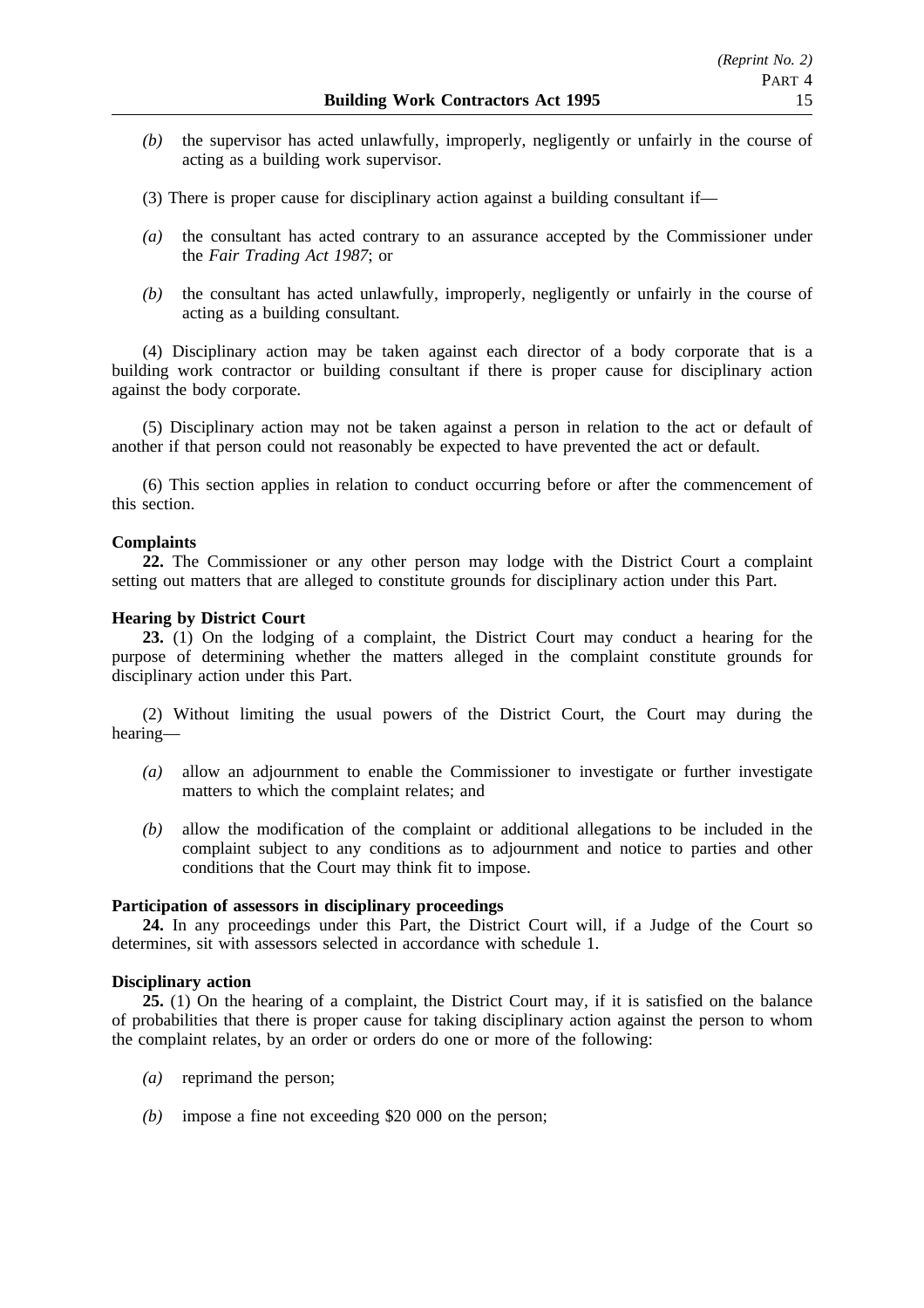- *(c)* in the case of a person who is licensed as a building work contractor or registered as a building work supervisor—
	- (i) impose conditions or further conditions on the licence or registration;
	- (ii) suspend the licence or registration for a specified period or until the fulfilment of stipulated conditions or until further order;
	- (iii) cancel the licence or registration;
- *(d)* disqualify the person from being licensed or registered under this Act;
- *(e)* prohibit the person from being employed or otherwise engaged in the business of a building work contractor;
- *(f)* prohibit the person from being a director of a body corporate that is a building work contractor;
- *(g)* prohibit the person from carrying on business as a building consultant;
- *(h)* prohibit the person from being employed or otherwise engaged in the business of a building consultant;
- *(i)* prohibit the person from being a director of a body corporate that is a building consultant.
- (2) The District Court may—
- *(a)* stipulate that a disqualification or prohibition is to apply—
	- (i) permanently; or
	- (ii) for a specified period; or
	- (iii) until the fulfilment of stipulated conditions; or
	- (iv) until further order;
- *(b)* stipulate that an order relating to a person is to have effect at a specified future time.
- $(3)$  If—
- *(a)* a person has been found guilty of an offence; and
- *(b)* the circumstances of the offence form, in whole or in part, the subject matter of the complaint,

the person is not liable to a fine under this section in respect of conduct giving rise to the offence.

#### **Contravention of orders**

**26.** If a person—

*(a)* is employed or otherwise engages in the business of a building work contractor or building consultant; or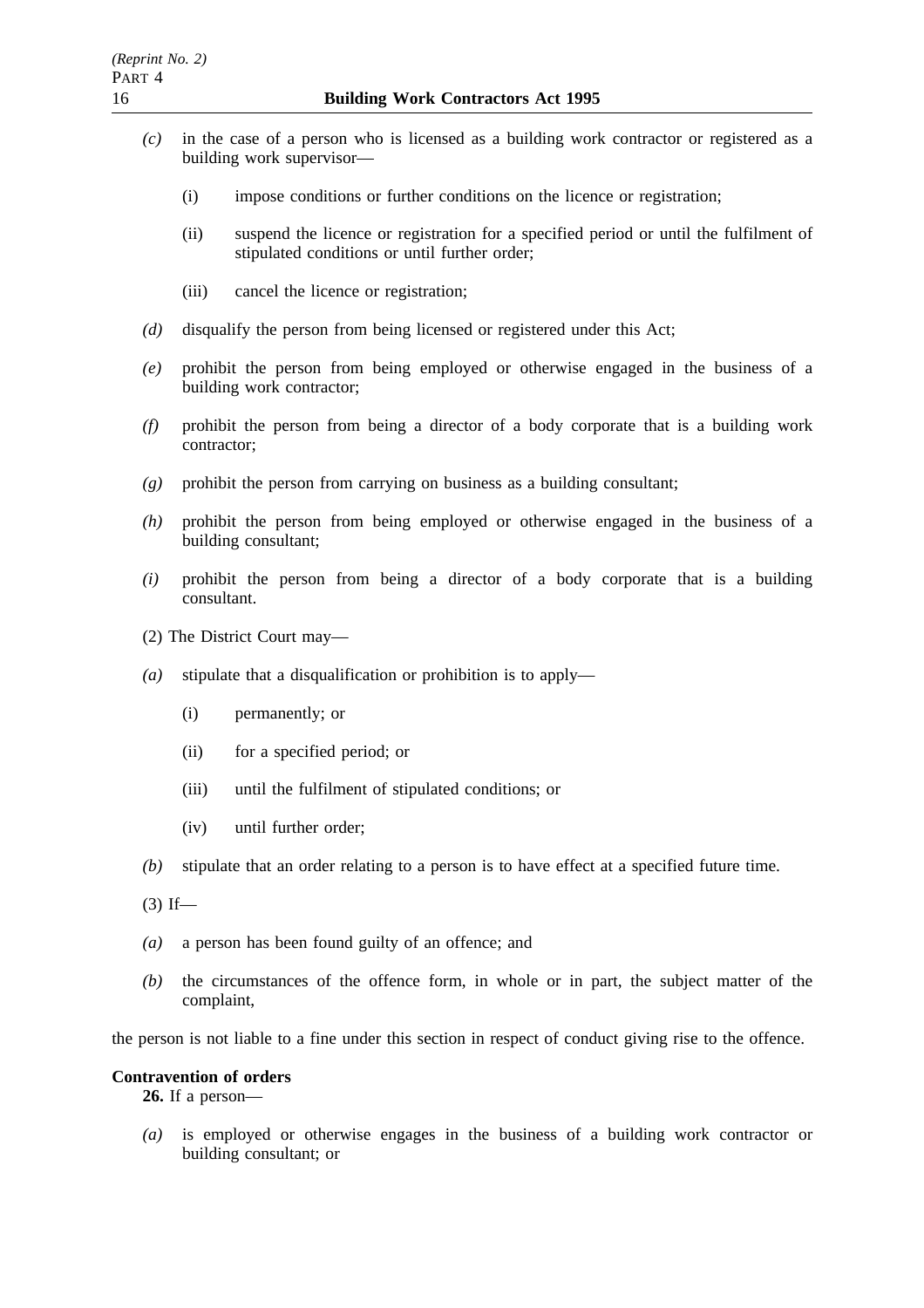- *(b)* becomes a director of a body corporate that is a building work contractor or building consultant; or
- *(c)* carries on business as a building consultant,

in contravention of an order of the District Court, that person and the building work contractor or building consultant are each guilty of an offence.

Maximum penalty: \$35 000 or imprisonment for 6 months.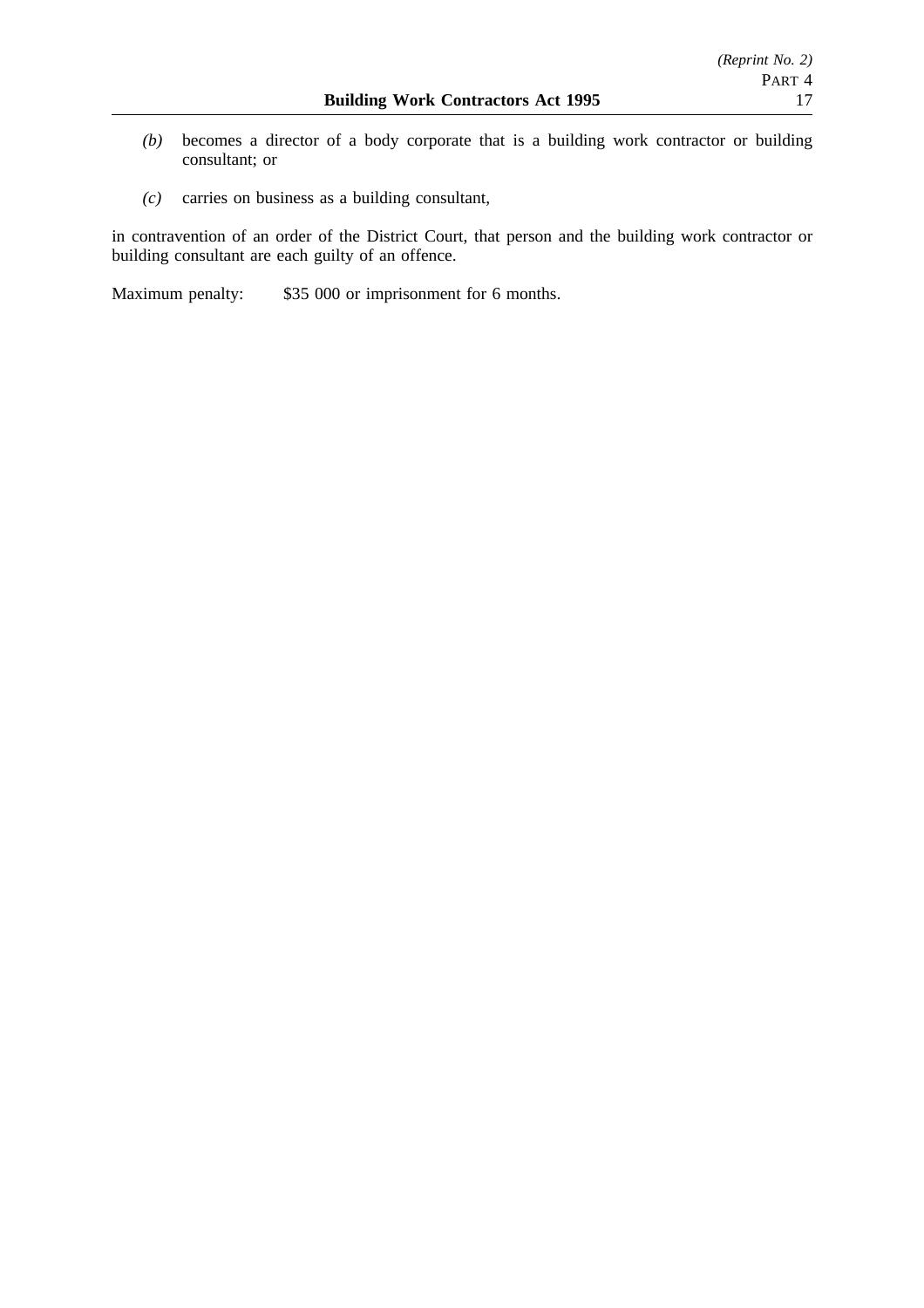# **PART 5**

# **PROVISIONS WITH RESPECT TO DOMESTIC BUILDING WORK**

# **DIVISION 1—REQUIREMENTS IN RELATION TO CERTAIN DOMESTIC BUILDING WORK CONTRACTS**

## **Application of Division**

27. (1) This Division applies to a contract entered into on or after 1 May 1987<sup>1</sup>.

(2) This Division does not apply to a contract for the performance of minor domestic building work.

(3) The requirement that the terms of payment be included in a domestic building work contract applies only to a contract entered into on or after the commencement of this Division.

<sup>1.</sup> 1 May 1987 was the date of commencement of the corresponding Division of the repealed *Builders Licensing Act 1986*.

## **Formal requirements in relation to domestic building work contracts**

**28.** (1) The following requirements must be complied with in relation to a domestic building work contract:

- *(a)* the contract must be in writing;
- *(b)* the contract must set out in full all the contractual terms;
- *(c)* the contract must set out the name in which the building work contractor carries on business under the contractor's licence, the contractor's licence number and the names and licence numbers of any other persons with whom the contractor carries on business as a building work contractor in partnership;
- *(d)* the contract must comply with any requirements of the regulations as to the contents of domestic building work contracts;
- *(e)* the contract must be signed by the building work contractor and the building owner personally or through an agent authorised to act on behalf of the contractor or building owner;
- *(f)* the building owner must be given a copy of the signed contract as soon as reasonably practicable after it has been signed by both parties together with a notice in the prescribed form containing the prescribed information;
- *(g)* the copy of the contract and the notice given to the building owner must (apart from signatures or initials) be readily legible.

(2) If any of the requirements of subsection (1) is not complied with, the building work contractor is guilty of an offence.

Maximum penalty: \$5 000.

## **Price and domestic building work contracts**

**29.** (1) Subject to this Division, a domestic building work contract must stipulate a specific price for the performance of the building work specified in the contract, being a price that is fixed and not subject to change, and the terms of payment.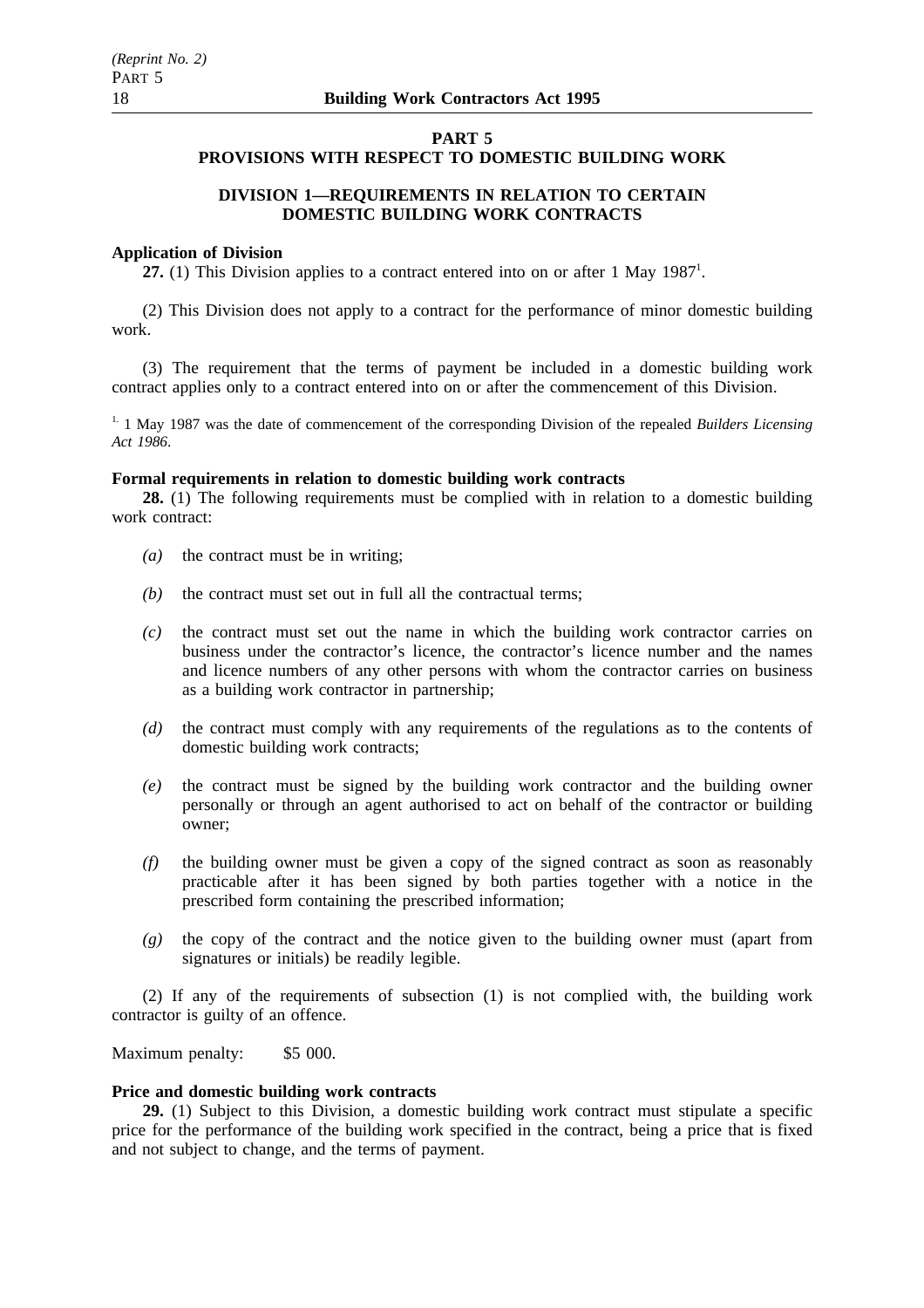(2) If a domestic building work contract stipulates that building work is to be completed within a specified period, it is lawful to include a rise-and-fall clause in the contract.

(3) A building work contractor is not entitled to the benefit of a rise-and-fall clause in relation to any part of the building work performed after the end of the period stipulated for completion of the building work.

(4) However, a building work contractor is entitled to the benefit of a rise-and-fall clause in respect of a part of the building work performed after the end of the period stipulated for completion of the building work if—

- *(a)* the contract provides for extension of the stipulated period; and
- *(b)* the delay in completing the building work was the fault of the building owner or due to some cause beyond the control of the contractor that the contractor could not reasonably be expected to have foreseen at the time the contract was made; and
- *(c)* the contractor, as soon as reasonably practicable after becoming aware of the likelihood of delay in the completion of the building work, gave notice in writing to the building owner or an agent authorised to act on behalf of the building owner extending the period for completion and specifying the cause of the delay; and
- *(d)* the building work was completed as soon as reasonably practicable in the circumstances.

(5) Despite the preceding provisions of this section, it is lawful to include in a domestic building work contract a provision entitling the building work contractor to recover—

- *(a)* the actual cost to be incurred—
	- (i) in acquiring materials specified in the contract;
	- (ii) in performing work specified in the contract,

together with an additional amount not exceeding 10 per cent, or such other percentage as may be prescribed, of that cost; and

*(b)* other amounts, unliquidated at the time of the contract, of a kind stipulated by the regulations.

- *(a)* a domestic building work contract includes a rise-and-fall clause or a provision referred to in subsection (5); and
- *(b)* as a result the price specified in the contract for the building work or part of the building work or for any labour or materials may change or is an estimate only,

the contract must contain the statement "This Price May Change" or "Estimate Only" (as the case may require) set out in the contract immediately alongside or below the price to which it relates.

(7) If more than one price of a kind referred to in subsection (6) is specified in a domestic building work contract, the prices must be set out in a single list in the contract.

(8) A price specified in a domestic building work contract that is an estimate only must be a fair and reasonable estimate.

 $(6)$  If—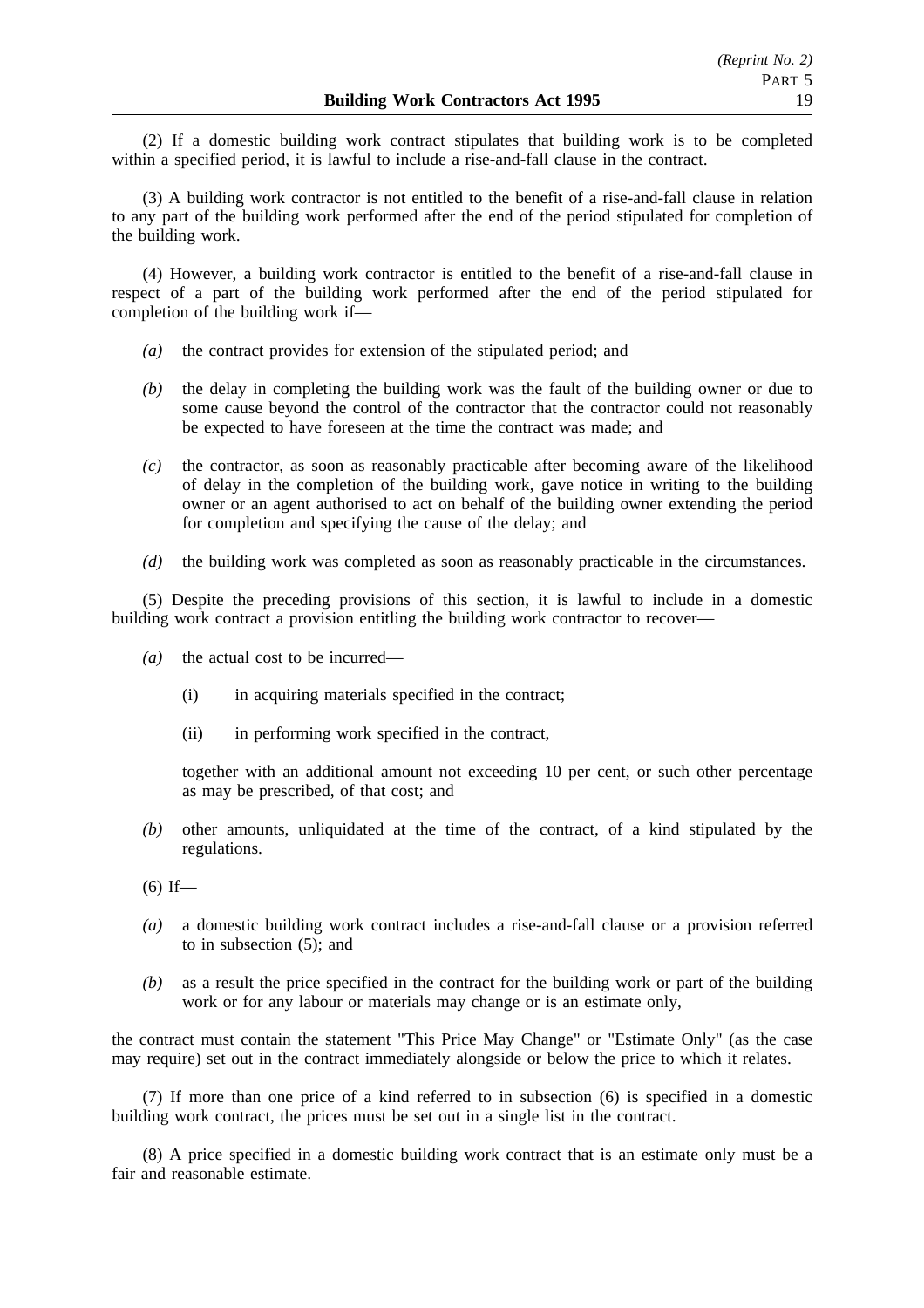(9) If any of the requirements of this section is not complied with, the building work contractor is guilty of an offence.

Maximum penalty: \$5 000.

(10) In this section—

"**rise-and-fall clause**" means a contractual provision under which a price stipulated for performance of domestic building work may change to reflect changes in the costs of labour (including related overhead expenses) and materials to be incurred by the building work contractor.

# **Payments under or in relation to domestic building work contracts**

**30.** (1) A person must not demand or require that a payment be made under a domestic building work contract or preliminary work contract by the person for whom work is to be performed under the contract unless the payment—

- *(a)* constitutes a genuine progress payment in respect of work already performed; or
- *(b)* is of a kind authorised under the regulations.

Maximum penalty: \$5 000.

(2) If it is proved, in proceedings for an offence against subsection (1), that the defendant received a payment other than a payment referred to in paragraph *(a)* or *(b)*, it is to be presumed, in the absence of proof to the contrary, that the defendant demanded or required the payment.

(3) The building owner under a domestic building work contract is not obliged to make a progress payment in respect of building work performed under the contract unless the building work contractor has requested the payment by notice in writing given to the building owner or an agent authorised to act on behalf of the building owner.

(4) In this section—

"**preliminary work contract**" means a contract—

- *(a)* that is collateral to or otherwise related to an existing or contemplated domestic building work contract; and
- *(b)* that provides for the performance of work that is preliminary or ancillary to the domestic building work that is or would be required to be performed under such contract.

# **Exhibition houses**

**31.** (1) If a house is, or has been, made available for inspection by the public with a view to inducing persons to enter into contracts with a building work contractor for the construction of similar houses—

*(a)* the contractor must, on request by a person inspecting the house, make copies of the plans and specifications of the house available for inspection by the person; and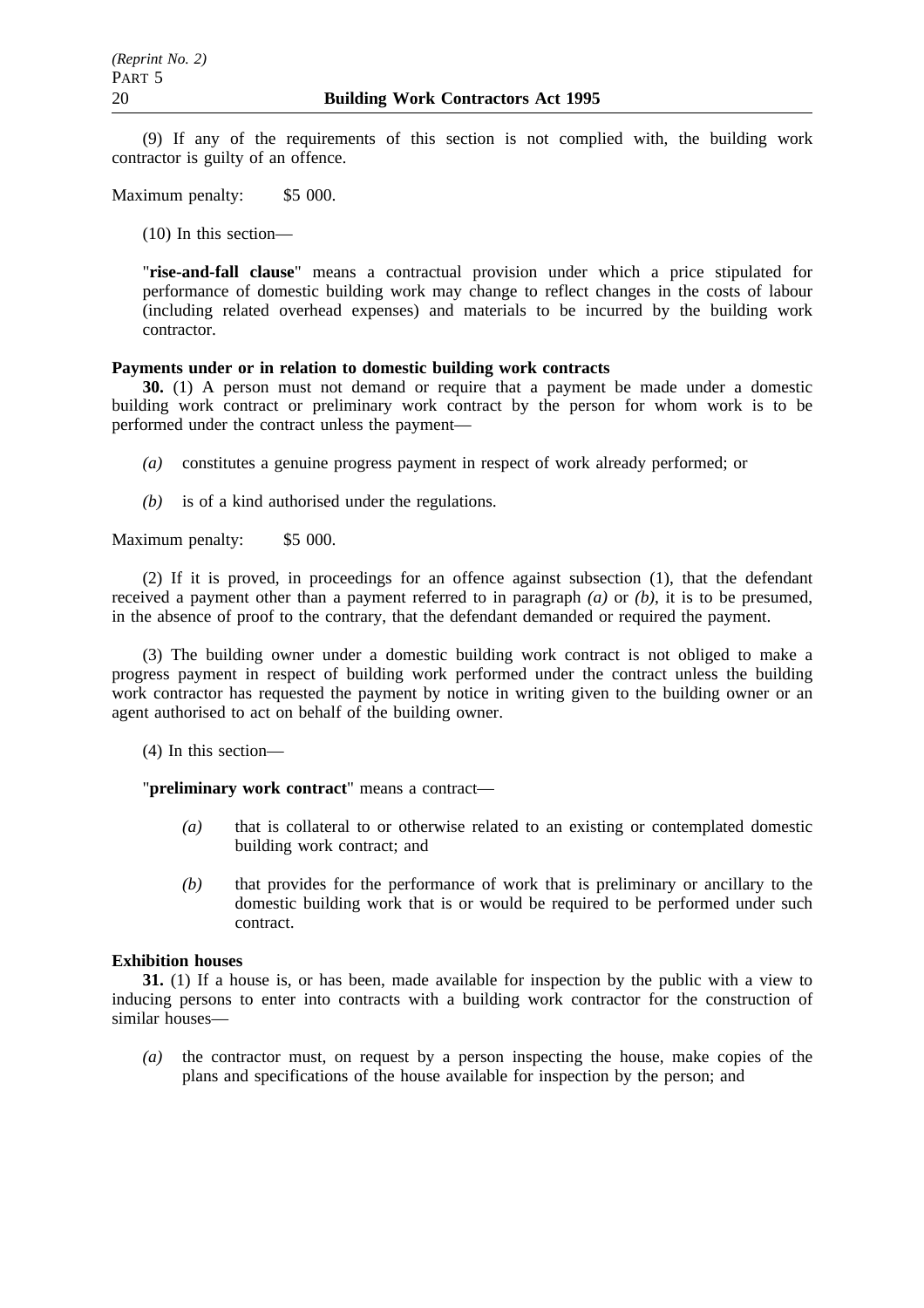*(b)* a contract entered into with the contractor by a person who, to the knowledge of the contractor, inspected the house and sought the construction of a similar house is to be taken to contain a warranty that the house to be constructed by the contractor will be constructed according to the same plans and specifications and to the same standards of work and materials as those of the house inspected by the person (except to the extent that the contract specifically provides for any departure from those plans, specifications and standards).

(2) A building work contractor who fails to comply with the requirements of subsection (1)*(a)* is guilty of an offence.

Maximum penalty: \$5 000. Expiation fee: \$160.

## **DIVISION 2—STATUTORY WARRANTIES**

#### **Statutory warranties**

**32.** (1) This section applies to a contract entered into on or after 22 January 1987<sup>1</sup>.

(2) The following warranties on the part of the building work contractor are implied in every domestic building work contract:

- *(a)* a warranty that the building work will be performed in a proper manner to accepted trade standards and in accordance with the plans and specifications agreed to by the parties;
- *(b)* a warranty that all materials to be supplied by the contractor for use in the building work will be good and proper;
- *(c)* a warranty that the building work will be performed in accordance with all statutory requirements;
- *(d)* if the contract does not stipulate a period within which the building work must be completed—a warranty that the building work will be performed with reasonable diligence;
- *(e)* if the building work consists of the construction of a house—a warranty that the house will be reasonably fit for human habitation;
- *(f)* if the building owner has expressly made known to the contractor, or an employee or agent of the contractor, the particular purpose for which the building work is required, or the result that the building owner desires the building work to achieve, so as to show that the building owner relies on the contractor's skill and judgment—a warranty that the building work and any materials used in performing the building work will be reasonably fit for that purpose or of such a nature and quality that they might reasonably be expected to achieve that result.

(3) A person who has purchased or otherwise acquired a house succeeds to the rights of the person's predecessor in title in respect of statutory warranties.

(4) If a person has purchased a house from a building work contractor who performed domestic building work in relation to the house, the purchaser has rights under statutory warranties as if the house had been purchased from a third party for whom the vendor had performed the building work under a contract subject to statutory warranties.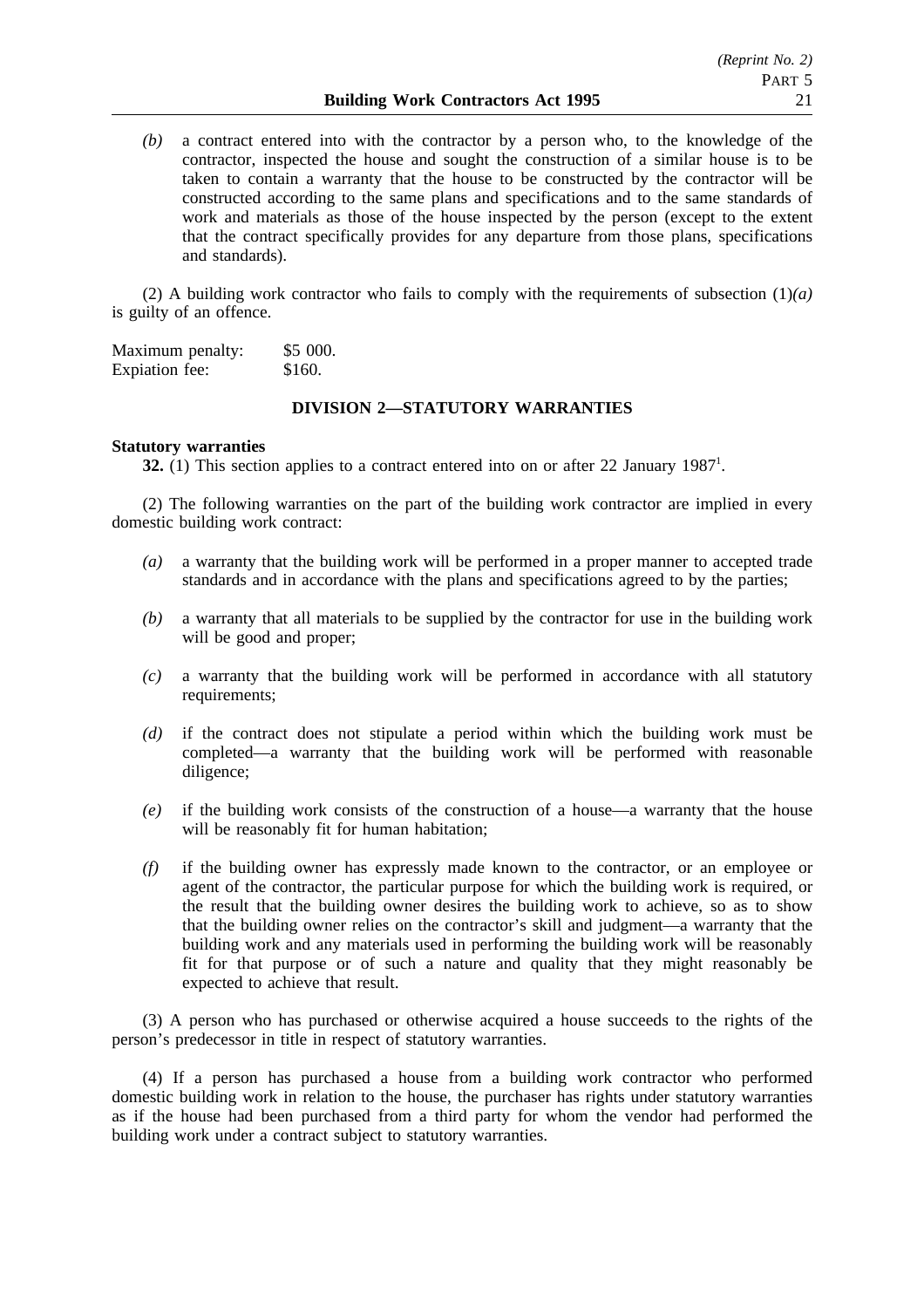(5) Proceedings for breach of a statutory warranty must be commenced within five years after completion of the building work to which the proceedings relate.

(6) The period of limitation prescribed by subsection (5) may not be extended.

(7) In proceedings for breach of a statutory warranty, it is a defence for the defendant to prove that the deficiencies of which the plaintiff complains arose from instructions insisted on by the building owner contrary to the advice in writing of the defendant.

1. 22 January 1987 was the date of commencement of the corresponding section of the repealed *Builders Licensing Act 1986*.

# **DIVISION 3—BUILDING INDEMNITY INSURANCE**

## **Application of Division**

**33.** (1) This Division applies to domestic building work commenced on or after 1 May 1987<sup>1</sup> performed, or to be performed, by a building work contractor under a domestic building work contract or on the contractor's own behalf.

(2) This Division does not apply to—

- *(a)* domestic building work for which approval under the *Development Act 1993* or the repealed *Building Act 1971* is or was not required; or
- *(b)* minor domestic building work.

1. 1 May 1987 was the date of commencement of the corresponding Division of the repealed *Builders Licensing Act 1986*.

#### **Requirements of insurance**

**34.** A building work contractor must not perform building work to which this Division applies unless—

- *(a)* a policy of insurance that complies with this Division is in force in relation to that building work; and
- *(b)* in the case of building work to be performed by the contractor under a domestic building work contract—the building owner has been provided with a certificate that evidences the taking out of that policy of insurance and complies with the requirements of the regulations.

Maximum penalty: \$20 000.

#### **Nature of the policy**

**35.** (1) A policy of insurance in relation to building work complies with this Division if—

- *(a)* it insures each person who is, or may become, entitled to the benefit of a statutory warranty in respect of the building work against the risk of being unable to enforce or recover under the statutory warranty by reason of the insolvency, death or disappearance of the building work contractor; and
- *(b)* in the case of building work to be performed by the building work contractor on behalf of some other person—it insures that person against the risk of loss resulting from non-completion of the building work by reason of the insolvency, death or disappearance of the contractor; and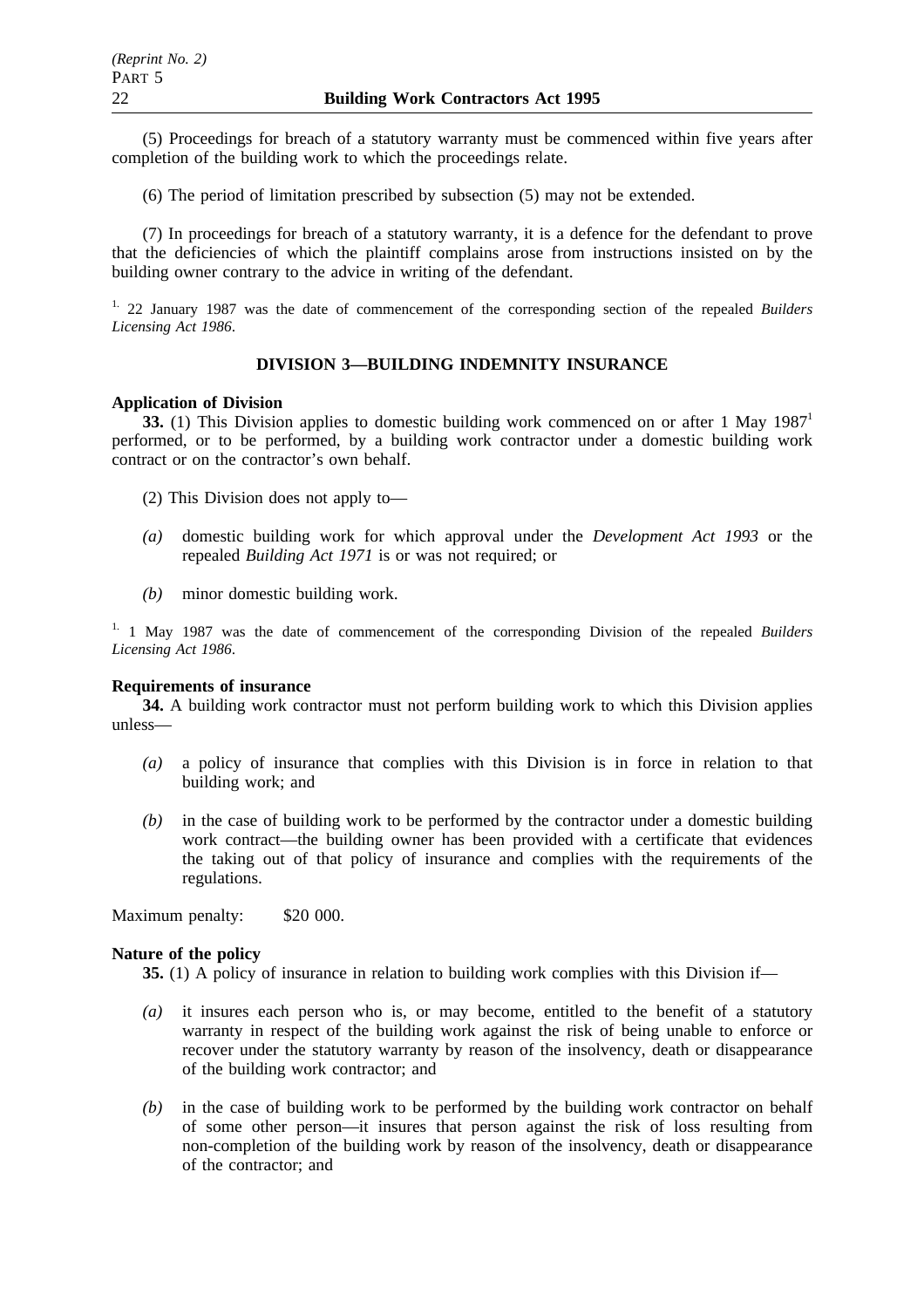- *(c)* any limitations on the liability of the insurer under the policy conform with the regulations; and
- *(d)* it otherwise conforms with the requirements of the regulations.

(2) A person who is entitled to the benefit of a statutory warranty in respect of building work in relation to which a policy of insurance has been taken out under this Division (or under Part 5 of the repealed Act) is entitled to sue on the policy in his or her own right.

## **DIVISION 4—RIGHT TO TERMINATE CERTAIN DOMESTIC BUILDING WORK CONTRACTS**

## **Right to terminate certain domestic building work contracts**

**36.** (1) This section applies to a contract entered into on or after 1 May 1987.

(2) This section does not apply to a contract for the performance of minor domestic building work.

(3) A building owner under a domestic building work contract may, by instrument in writing signed by the building owner and served personally on the building work contractor, or posted by certified mail addressed to the contractor, before the prescribed time, give notice to the contractor of the building owner's intention not to be bound by the contract and the contract is to be taken to have been terminated at the time the notice is served or posted in accordance with this subsection.

(4) If a contract has been terminated under subsection (3) (or under Part 5 of the repealed Act), the Magistrates Court may, on application by the building owner or the building work contractor, make such orders as it thinks just—

- *(a)* providing for the return or repayment of the whole or part of any consideration, or the value of any consideration, given by the building owner under or in relation to the contract; or
- *(b)* providing for payment to the contractor in respect of any materials supplied, or any building work or other services performed, by the contractor under or in relation to the contract.
- (5) In this section—

"**business day**" means any day except a Saturday or a Sunday or other public holiday within the meaning of the *Holidays Act 1910*;

# "**prescribed time**" means—

- *(a)* the end of five clear business days after the making of the domestic building work contract; or
- *(b)* if there has been a failure to comply with any of the requirements of Division 1 or 3 in relation to the domestic building work contract—the time of completion of the building work under the contract.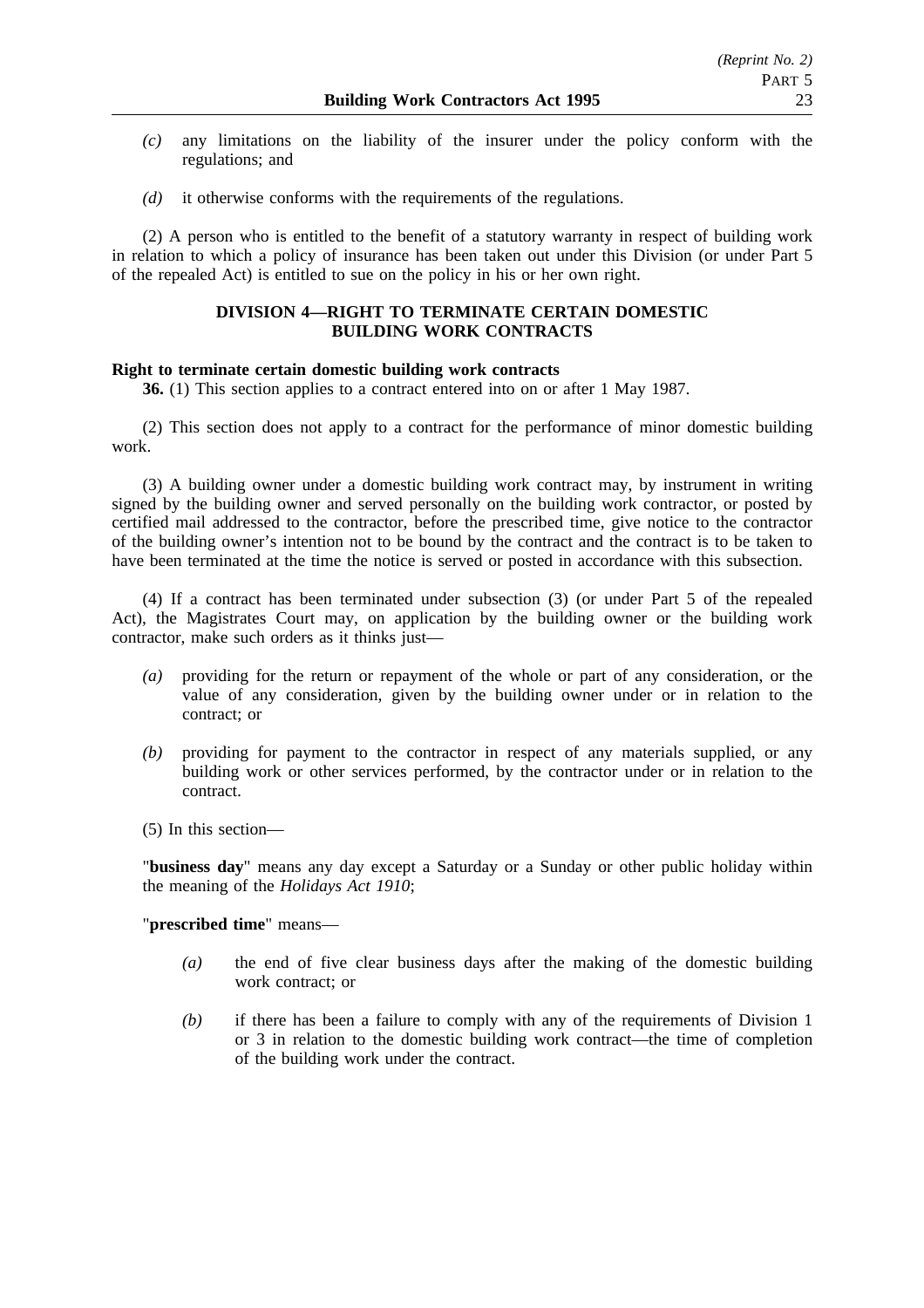## **DIVISION 5—POWERS OF COURT IN RELATION TO DOMESTIC BUILDING WORK**

#### **Powers of court in relation to domestic building work**

**37.** (1) This section applies to—

- *(a)* a domestic building work contract or subcontract for the performance of domestic building work (whether entered into before or after the commencement of this section); and
- *(b)* domestic building work (whether commenced before or after the commencement of this section).

(2) A party to a domestic building work contract or a person entitled to the benefit of a statutory warranty may apply to the Magistrates Court for the determination of a dispute arising out of the contract or the performance of the building work to which the warranty relates.

(3) An application may not be made under subsection (2) in respect of a dispute arising out of a domestic building work contract unless the dispute involves some question of whether building work has been performed in accordance with the contract.

(4) If an application is made under subsection (2) in respect of a dispute arising out of a domestic building work contract, application may be made to the Magistrates Court for the determination of a dispute arising out of a subcontract for the performance of any of the building work, but only if it involves some question of whether building work has been performed in accordance with the subcontract.

(5) If the Magistrates Court joins proceedings on an application under subsection (4) with proceedings relating to the domestic building work contract, it must ensure that the hearing and determination of any question as to the performance of work under the domestic building work contract is not unduly delayed.

(6) If, on an application under this section, the Magistrates Court is satisfied that there has been any breach of, or failure to perform or fulfil, a contract or warranty to which the proceedings relate, the Court may, subject to this section, make one or more of the following orders:

- *(a)* to the extent to which it is satisfied that it is practicable for the breach or failure to be remedied by the performance of building work—an order requiring the performance of remedial work;
- *(b)* an order requiring the payment of an amount due under the contract or an order requiring the payment of an amount by way of compensation for the breach.
- (7) An order made against a person under subsection (6)*(a)* may—
- *(a)* require the person to perform remedial work specified in the order within the time specified; or
- *(b)* if the Magistrates Court is of the opinion that the person is not likely to perform the remedial work properly—require the person to employ at the person's own expense a licensed building work contractor to perform remedial work specified in the order within the time specified.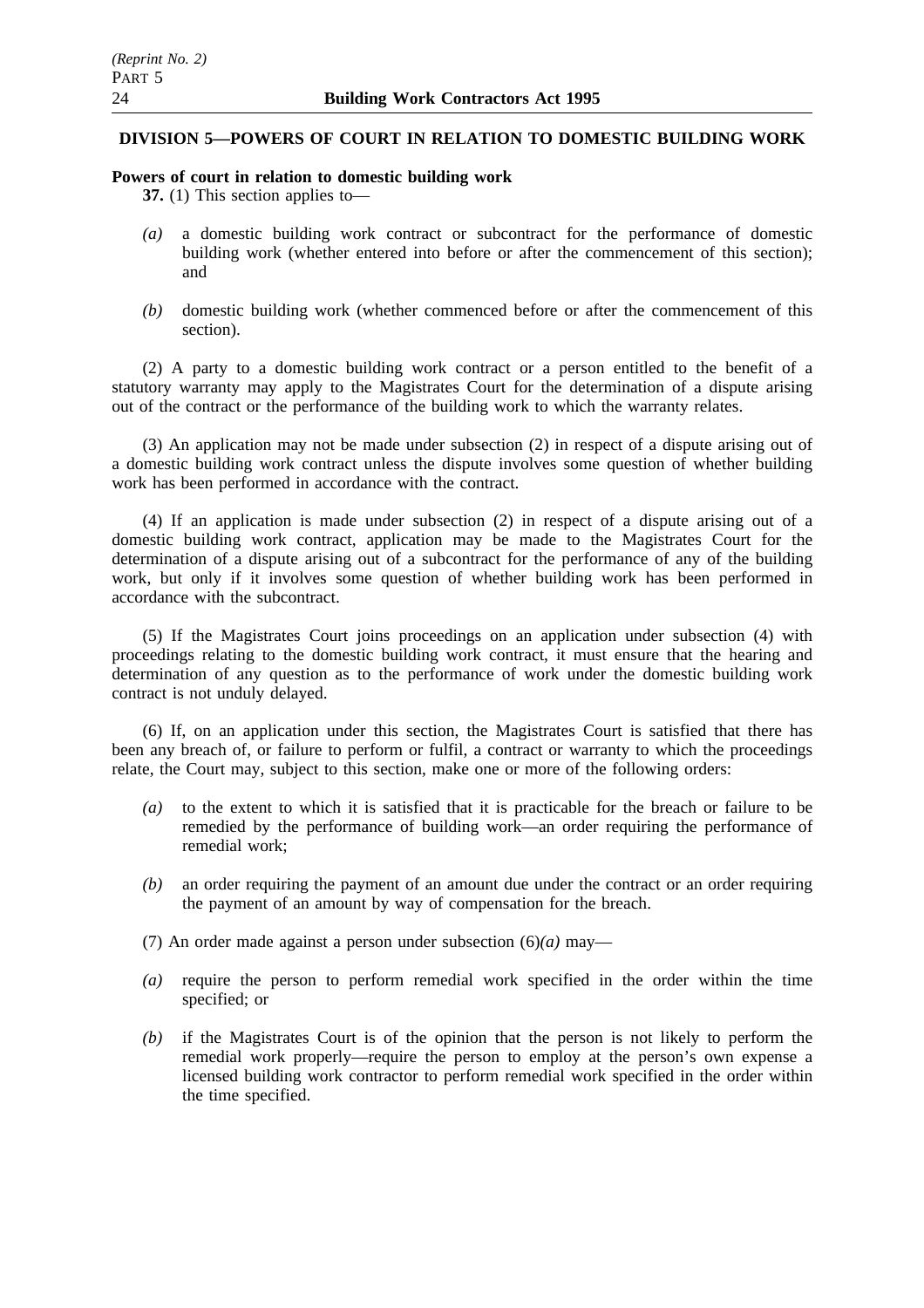(8) If the Magistrates Court orders a person to perform remedial work, or to cause remedial work to be performed, it may further order the person to provide to the Court, within a specified time after completion of the work, a certificate of a person holding qualifications specified in the order certifying that the remedial work has been performed properly in accordance with the order.

(9) If a person fails to perform remedial work, or to cause remedial work to be performed, in accordance with an order of the Magistrates Court (or an order of the Commercial Tribunal under Part 5 of the repealed Act)—

- *(a)* the person is guilty of an offence and liable to a penalty not exceeding a fine of \$10 000; and
- *(b)* the Court may, on application, order the person to pay to the applicant such amount by way of compensation as the Court thinks just.
- (10) In this section—

"**statutory warranty**" means—

- *(a)* a warranty arising under this Act; or
- *(b)* a warranty arising under Part 3C of the repealed *Builders Licensing Act 1967*.

## **DIVISION 6—HARSH AND UNCONSCIONABLE TERMS**

#### **Harsh and unconscionable terms**

**38.** (1) This section applies to a contract entered into on or after 22 January 1987<sup>1</sup>.

(2) If a term or condition of a domestic building work contract is harsh or unconscionable or such that a court of Equity would give relief, a party to the contract may apply to the Magistrates Court for relief under this section.

(3) Relief may be granted under this section by the Magistrates Court in proceedings under subsection (2), or by any court in proceedings instituted before the court for the enforcement of a domestic building work contract or for the recovery of damages or other compensation for a breach of such a contract.

- (4) The court may, in granting relief—
- *(a)* avoid *ab initio* a term or condition of the domestic building work contract against which relief is sought;
- *(b)* modify the terms or conditions of the contract in such manner as it considers just;
- *(c)* order the repayment to a building owner of an amount paid by the building owner under a term or condition that has been avoided or modified under this section.

(5) The powers conferred by this section are exercisable in relation to a contract despite the discharge of the contract.

(6) If it appears to the court that a person has, or may have, shared in the profits of, or has, or may have, a beneficial interest in, the transaction in question, the person may be joined as a party to the proceedings and the court may make such orders against, or in respect of, the person as it considers just.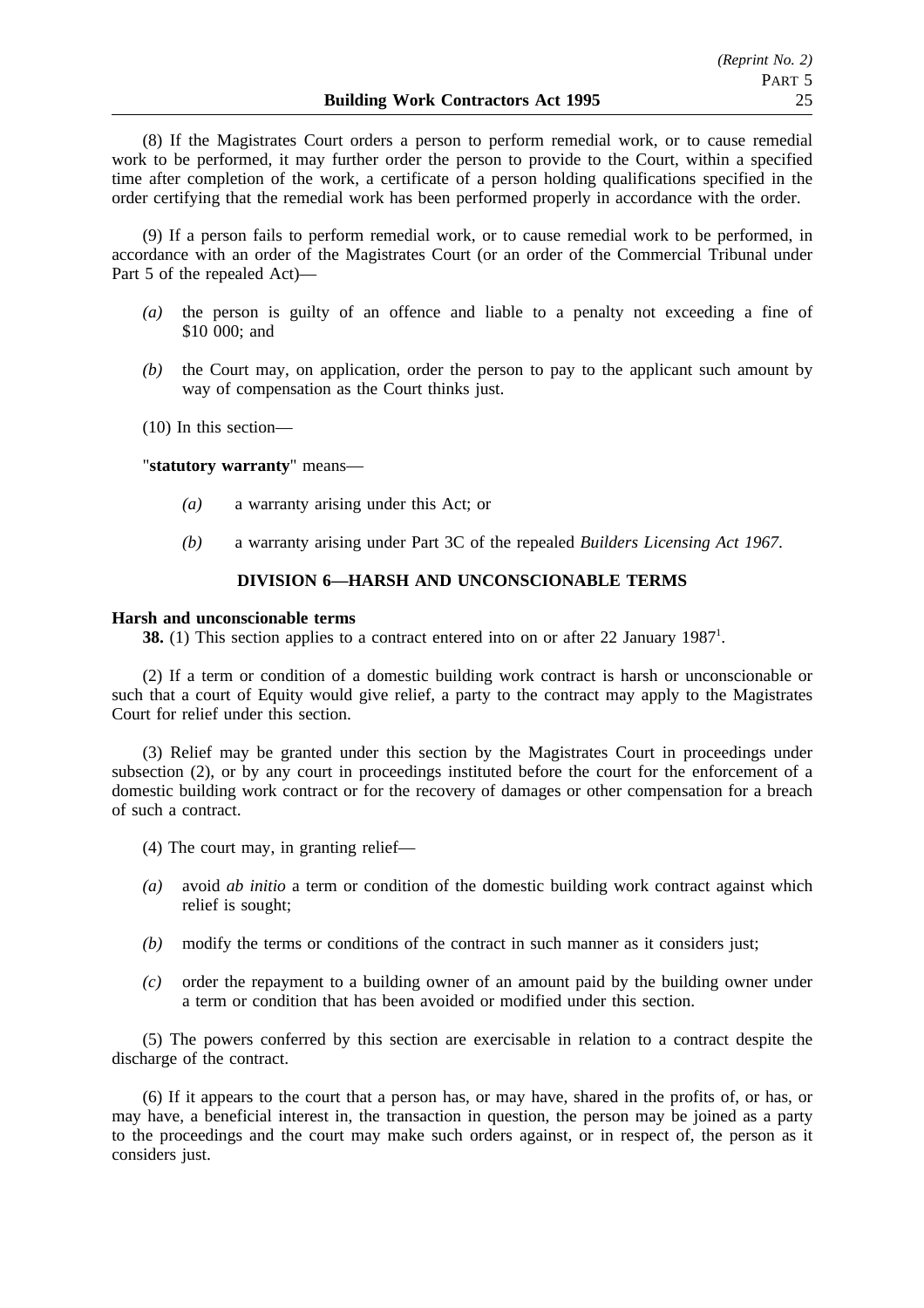(7) The court may make any other orders and directions that it considers necessary or expedient for the purposes of effectually carrying out this section.

1. 22 January 1987 was the date of commencement of the corresponding section under the repealed *Builders Licensing Act 1986*.

# **DIVISION 7—PARTICIPATION OF ASSESSORS IN PROCEEDINGS**

#### **Participation of assessors in proceedings**

**39.** In any proceedings under this Part, the Magistrates Court will, if a judicial officer of the Court so determines, sit with assessors selected in accordance with schedule 2.

## **DIVISION 8—MAGISTRATES COURT AND SUBSTANTIAL MONETARY CLAIMS**

## **Magistrates Court and substantial monetary claims**

**40.** (1) If proceedings before the Magistrates Court involve—

- *(a)* a monetary claim for an amount exceeding \$30 000; or
- *(b)* a claim for relief in the nature of an order to carry out work where the value of the work exceeds \$30 000,

the Court must on the application of a party to the proceedings refer the proceedings into the Civil Division of the District Court.

(2) If proceedings are referred to the Civil Division of the District Court, this Part (including Division 7) applies in relation to the proceedings and parties to the proceedings as if a reference to the Magistrates Court were a reference to the Civil Division of the District Court.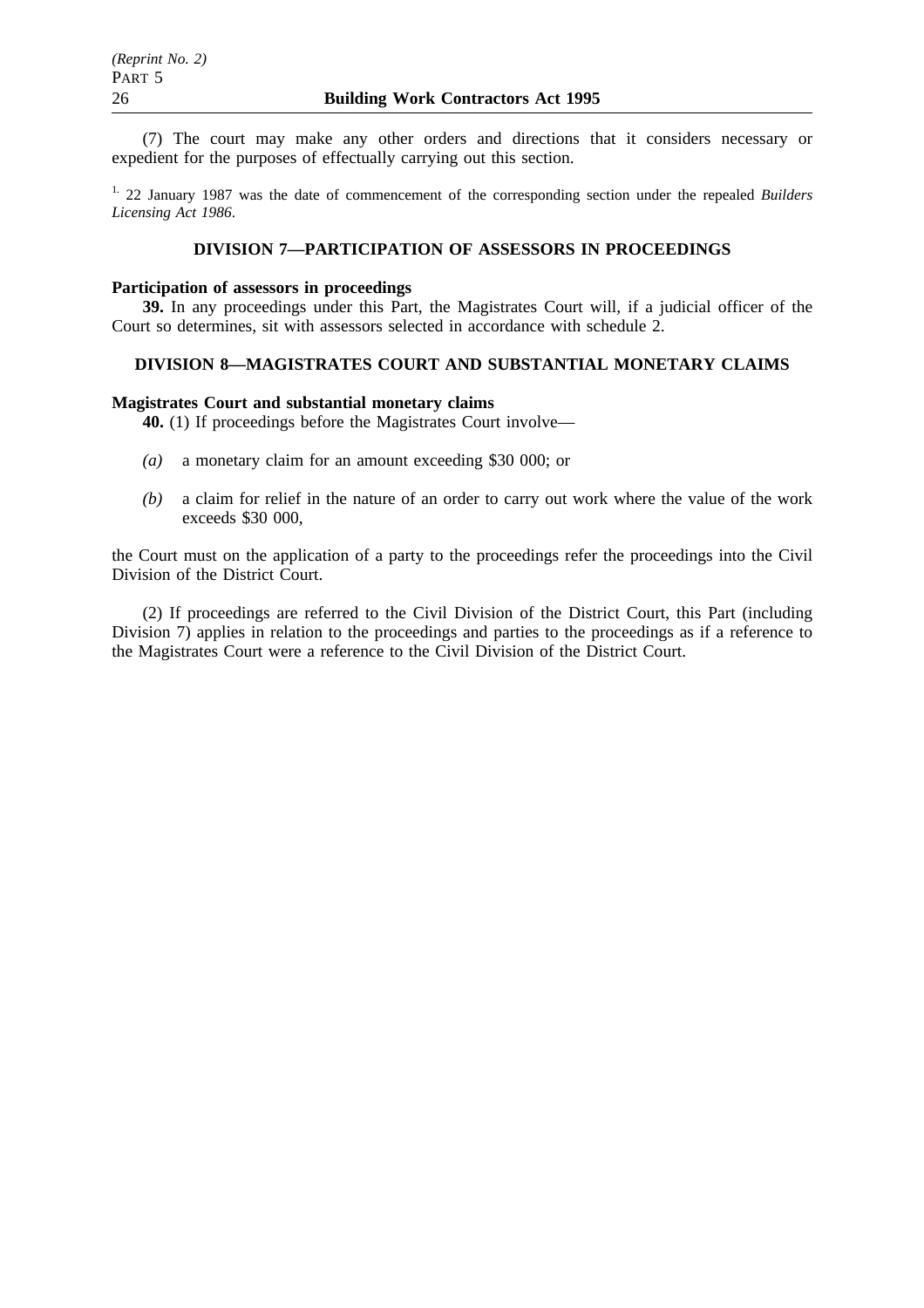# **PART 6 ADVISORY PANEL**

## **Advisory panel**

**41.** (1) The Minister must establish an advisory panel in accordance with the regulations.

- (2) The advisory panel will have the following functions:
- *(a)* to advise the Commissioner in respect of licensing and registration of building work contractors and building work supervisors;
- *(b)* to advise and assist the Commissioner with respect to competency within the building industry and the assessment of building work;
- *(c)* to enquire into and report to the Minister or the Commissioner on any other matter referred to it by the Minister or Commissioner relating to building work or the administration of this Act;
- *(d)* any function that the panel is requested or required to perform by an authority responsible for regulation of technical or safety aspects of the building industry;
- *(e)* any other functions prescribed by regulation or prescribed by or under any other Act.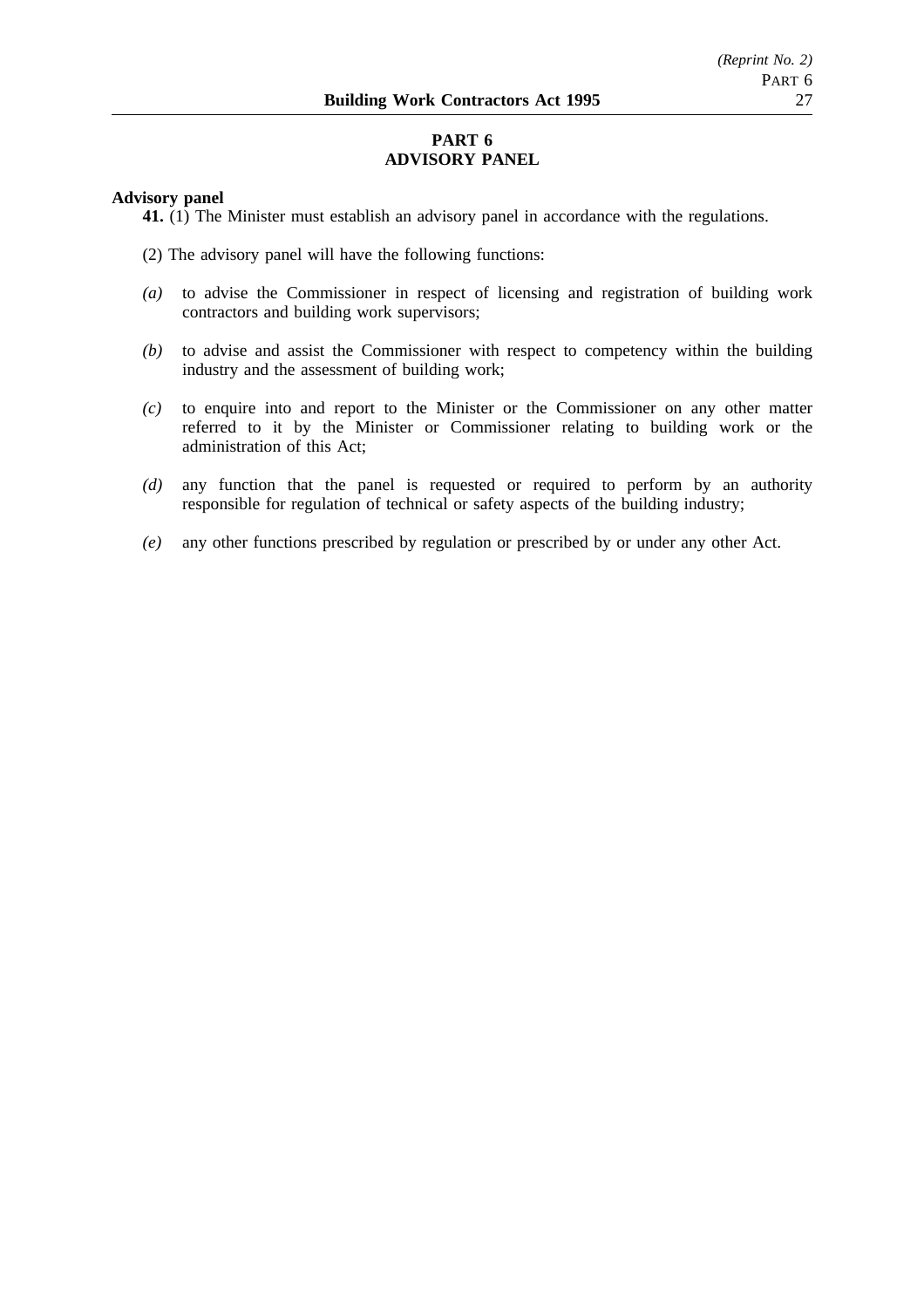# **PART 7 MISCELLANEOUS**

## **No exclusion, etc., of rights, conditions or warranties**

**42.** Any purported exclusion, limitation, modification or waiver of a right conferred, or contractual condition or warranty implied, by this Act is void.

#### **Delegations**

**43.** (1) The Commissioner may delegate any of the Commissioner's functions or powers under this Act—

- *(a)* to a person employed in the Public Service; or
- *(b)* to the person for the time being holding a specified position in the Public Service; or
- *(c)* to any other person under an agreement under this Act between the Commissioner and an organisation representing the interests of persons affected by this Act.

(2) The Minister may delegate any of the Minister's functions or powers under this Act (except the power to direct the Commissioner).

- (3) A delegation under this section—
- *(a)* must be in writing; and
- *(b)* may be conditional or unconditional; and
- *(c)* is revocable at will; and
- *(d)* does not prevent the delegator from acting in any matter.

#### **Agreement with professional organisation**

**44.** (1) The Commissioner may, with the approval of the Minister, make an agreement with an organisation representing the interests of persons affected by this Act under which the organisation undertakes a specified role in the administration or enforcement of this Act.

- (2) The agreement—
- *(a)* must be in writing and executed by the Commissioner and the organisation; and
- *(b)* may contain delegations by the Commissioner of functions or powers under this Act or the *Fair Trading Act 1987*; and
- *(c)* must set out any conditions governing the performance or exercise of functions or powers conferred on the organisation; and
- *(d)* must make provision for the variation and termination of the agreement by the Commissioner with the approval of the Minister or the organisation.

(3) The Commissioner may not delegate any of the following for the purposes of the agreement:

*(a)* functions or powers under Part 2 or 3;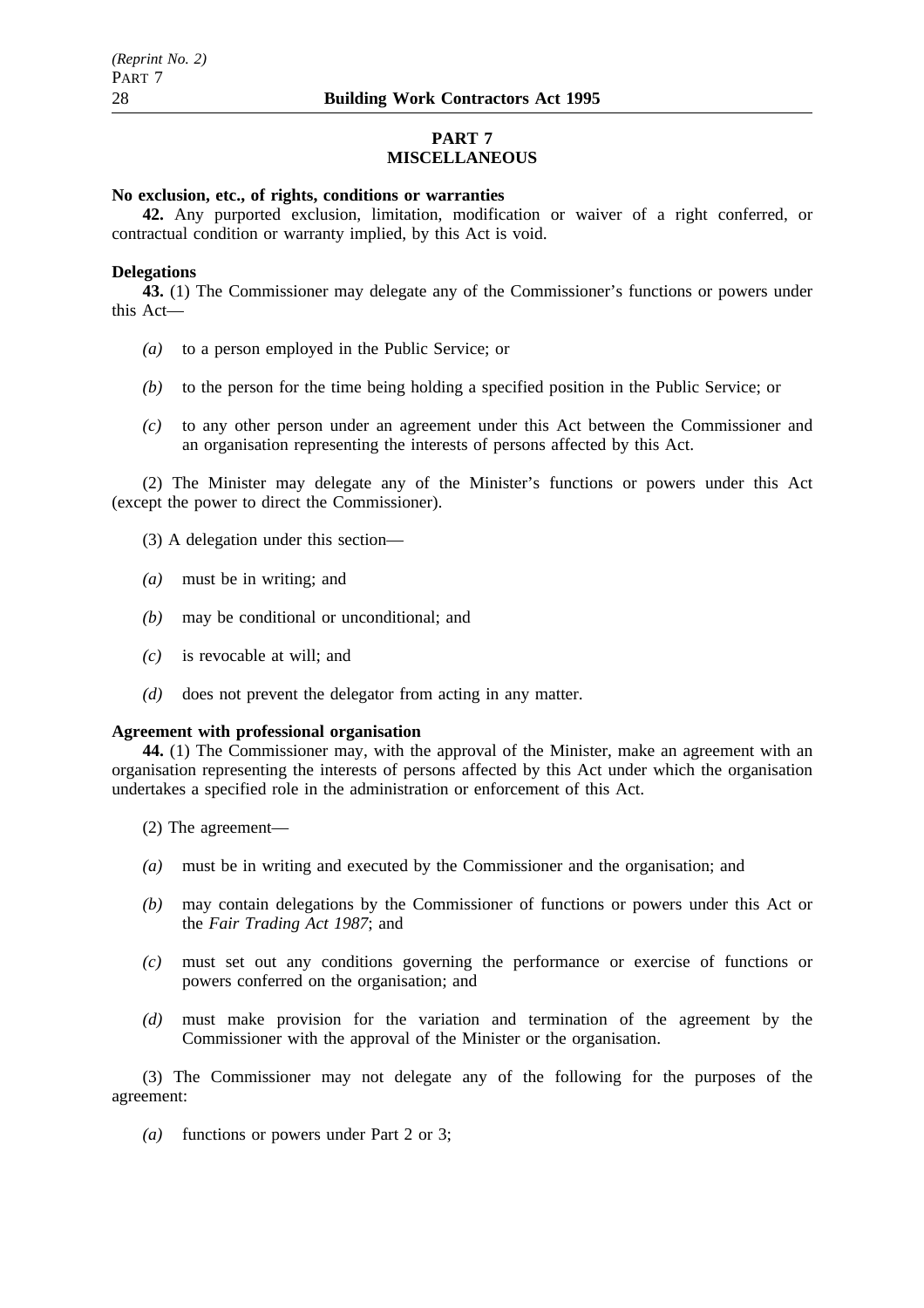- *(b)* power to request the Commissioner of Police to investigate and report on matters under this Part;
- *(c)* power to commence a prosecution for an offence against this Act.
- (4) A delegation by the Commissioner for the purposes of the agreement—
- *(a)* has effect subject to the conditions specified in the agreement; and
- *(b)* may be varied or revoked by the Commissioner in accordance with the terms of the agreement; and
- *(c)* does not prevent the Commissioner from acting in any matter.

(5) The Minister must, within six sitting days after the making of the agreement, cause a copy of the agreement to be laid before both Houses of Parliament.

#### **Exemptions**

**45.** (1) The Minister may, on application by a person, exempt the person from compliance with a specified provision of this Act (other than a provision in relation to which the Commissioner has a power of exemption specifically conferred by this Act).

(2) An exemption under this section is subject to the conditions (if any) imposed by the Minister.

(3) The Minister may, at his or her discretion, vary or revoke an exemption under this section.

(4) The grant or a variation or revocation of an exemption under this section must be notified in the *Gazette*.

#### **Registers**

**46.** (1) The Commissioner must keep—

- *(a)* a register of persons licensed as building work contractors; and
- *(b)* a register of persons registered as building work supervisors.
- (2) The Commissioner must record on the register—
- *(a)* disciplinary action taken against a person under this Act; and
- *(b)* a note of any assurance accepted by the Commissioner under the *Fair Trading Act 1987* in relation to a licensed building work contractor.
- (3) A person may inspect a register on payment of the fee fixed by regulation.

#### **Commissioner and proceedings before District Court**

**47.** (1) The Commissioner is entitled to be joined as a party to any proceedings of the District Court under Part 2, 3 or 4.

(2) The Commissioner may appear personally in any such proceedings or may be represented at the proceedings by counsel or a person employed in the Public Service.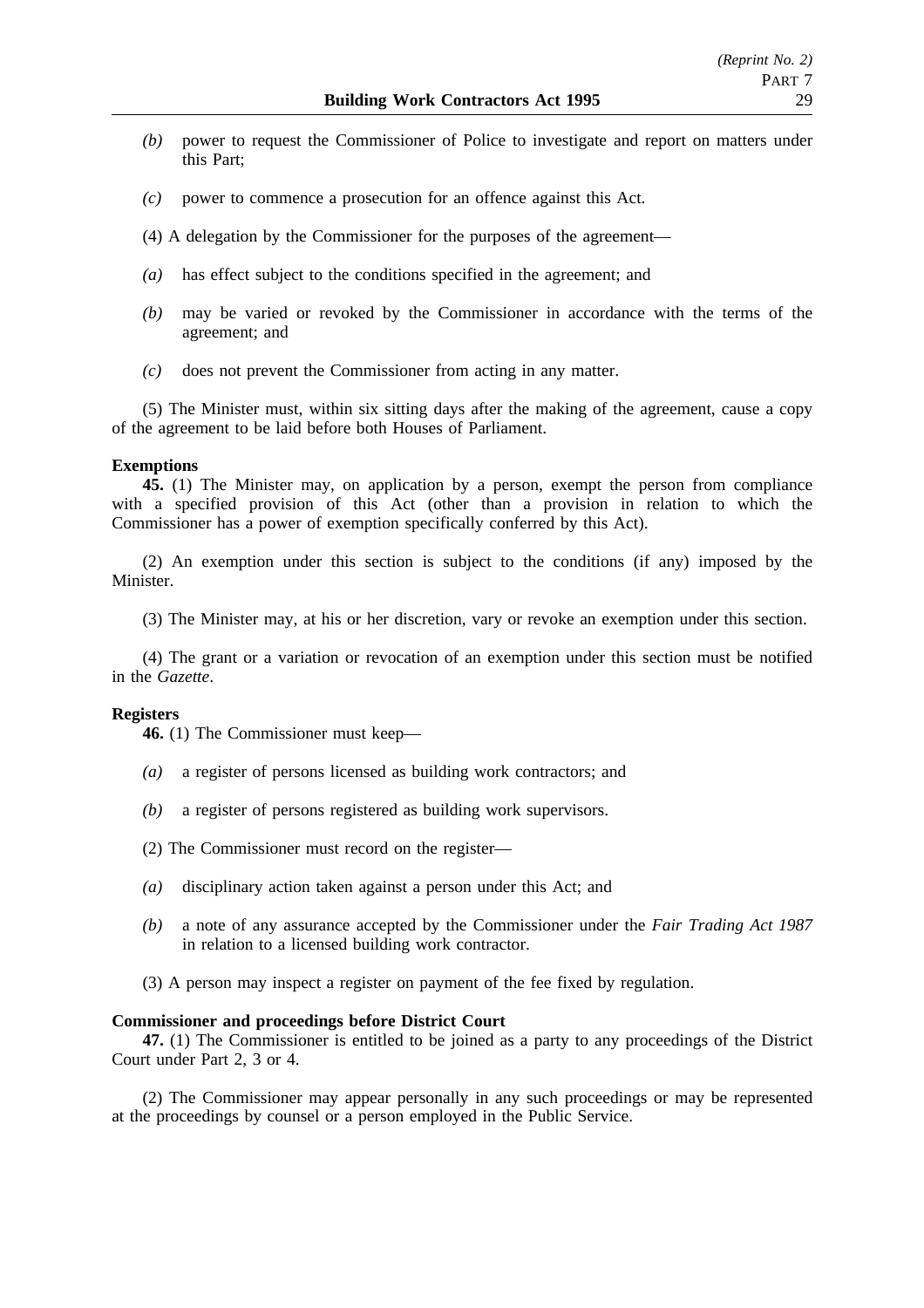#### **False or misleading information**

**48.** A person must not make a statement that is false or misleading in a material particular (whether by reason of the inclusion or omission of any particular) in any information provided, or record kept, under this Act.

Maximum penalty:

- *(a)* If the person made the statement knowing that it was false or misleading—\$10 000.
- *(b)* In any other case—\$2 500.

#### **Name in which building work contractor may carry on business**

**49.** A licensed building work contractor must not carry on business as a building work contractor except in the name in which the contractor is licensed or in a business name registered by the contractor under the *Business Names Act 1963* of which the Commissioner has been given prior notice in writing.

| Maximum penalty: | \$2 500. |
|------------------|----------|
| Expiation fee:   | \$80.    |

## **Publication of advertisements**

**50.** (1) A licensed building work contractor must not publish, or cause to be published, an advertisement relating to the business carried on under the authority of the licence unless the advertisement specifies—

- *(a)* the contractor's name as it appears in the licence or any registered business name in which the contractor carries on business as a building work contractor and of which the Commissioner has been given prior notice in writing; and
- *(b)* the contractor's licence number and, if the contractor carries on business as a building work contractor in partnership, the licence number of each partner.

| Maximum penalty: | \$2 500. |
|------------------|----------|
| Expiation fee:   | \$80.    |

(2) Subsection (1) does not apply in relation to an advertisement offering or seeking applications for employment or directed to other building work contractors.

## **Licensed building work contractor to have sign showing name, etc., on each building site**

**51.** (1) A licensed building work contractor must install or erect in a prominent position on the site of any building work performed by the contractor or on the outside of the place where the building work is being performed a sign showing in clearly legible characters—

- *(a)* the contractor's name as it appears in the licence or any registered business name in which the contractor carries on business as a building work contractor and of which the Commissioner has been given prior notice in writing; and
- *(b)* the contractor's licence number and, where the contractor carries on business as a building work contractor in partnership, the licence number of each partner.

| Maximum penalty: | \$2,500.     |
|------------------|--------------|
| Expiation fee:   | <b>\$80.</b> |

(2) If a licensed building work contractor is performing building work on a site for some other licensed building work contractor performing work on that site, it is sufficient compliance with subsection (1) if the provisions of that subsection are complied with only by that other contractor.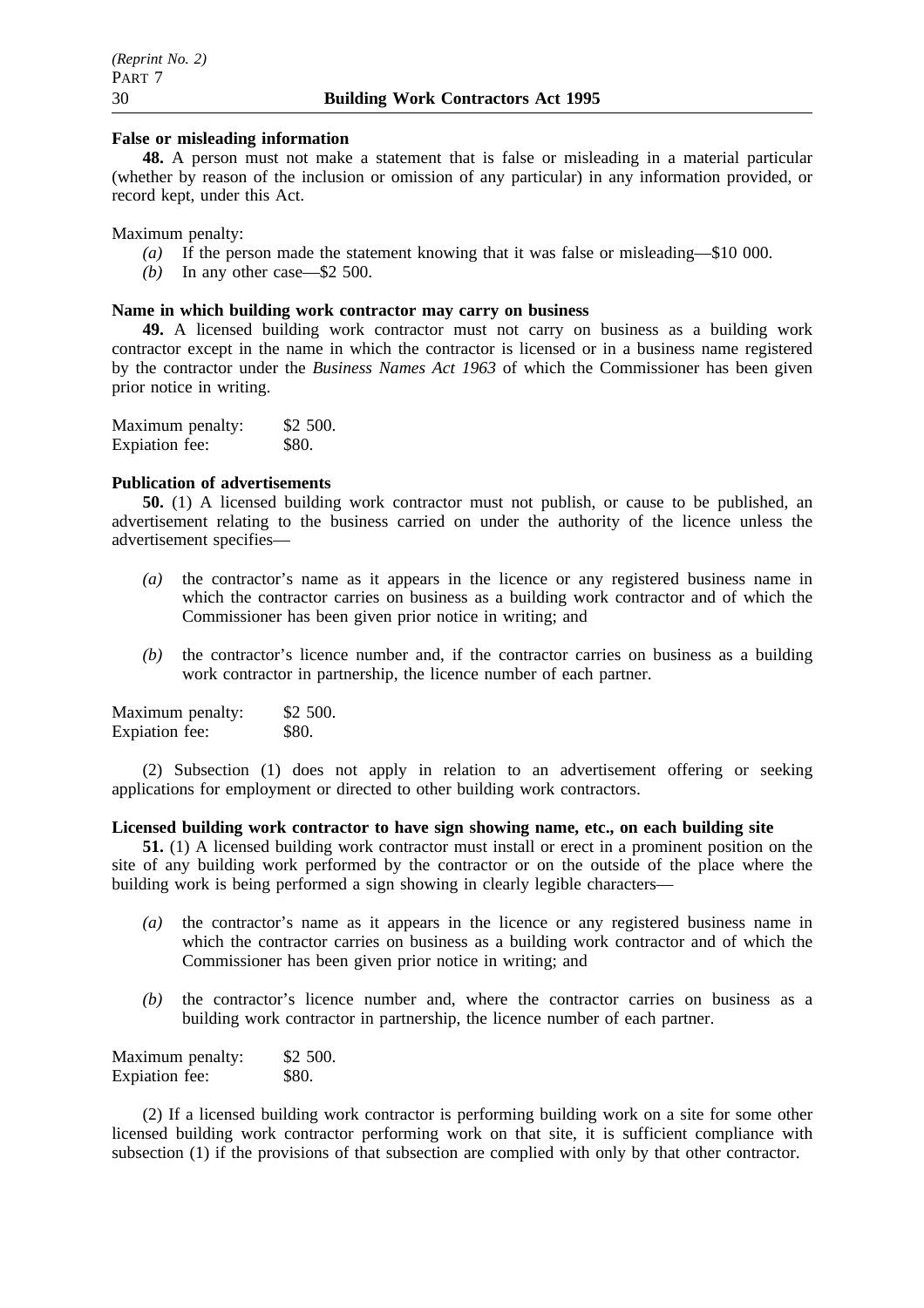## **Statutory declaration**

**52.** If a person is required to provide information to the Commissioner, the Commissioner may require the information to be verified by statutory declaration and, in that event, the person will not be taken to have provided the information as required unless it has been verified in accordance with the requirements of the Commissioner.

#### **Investigations**

**53.** The Commissioner of Police must, at the request of the Commissioner, investigate and report on any matter relevant to—

- *(a)* the determination of an application under this Act; or
- *(b)* a matter that might constitute proper cause for disciplinary action under this Act.

#### **General defence**

**54.** It is a defence to a charge of an offence against this Act if the defendant proves that the offence was not committed intentionally and did not result from any failure on the part of the defendant to take reasonable care to avoid the commission of the offence.

# **Liability for act or default of officer, employee or agent**

**55.** For the purposes of this Act, an act or default of an officer, employee or agent of a person carrying on a business will be taken to be an act or default of that person unless it is proved that the officer, employee or agent acted outside the scope of his or her actual, usual and ostensible authority.

#### **Offences by bodies corporate**

**56.** If a body corporate is guilty of an offence against this Act, each director of the body corporate is, subject to the general defence under this Part, guilty of an offence and liable to the same penalty as may be imposed for the principal offence.

#### **Continuing offence**

**57.** (1) A person convicted of an offence against a provision of this Act in respect of a continuing act or omission—

- *(a)* is liable, in addition to the penalty otherwise applicable to the offence, to a penalty for each day during which the act or omission continued of not more than one-tenth of the maximum penalty prescribed for that offence; and
- *(b)* is, if the act or omission continues after the conviction, guilty of a further offence against the provision and liable, in addition to the penalty otherwise applicable to the further offence, to a penalty for each day during which the act or omission continued after the conviction of not more than one-tenth of the maximum penalty prescribed for the offence.

(2) If an offence consists of an omission to do something that is required to be done, the omission will be taken to continue for as long as the thing required to be done remains undone after the end of the period for compliance with the requirement.

#### **Prosecutions**

**58.** (1) Proceedings for an offence against this Act must be commenced—

*(a)* in the case of an expiable offence—within the time limits prescribed for expiable offences by the *Summary Procedure Act 1921*;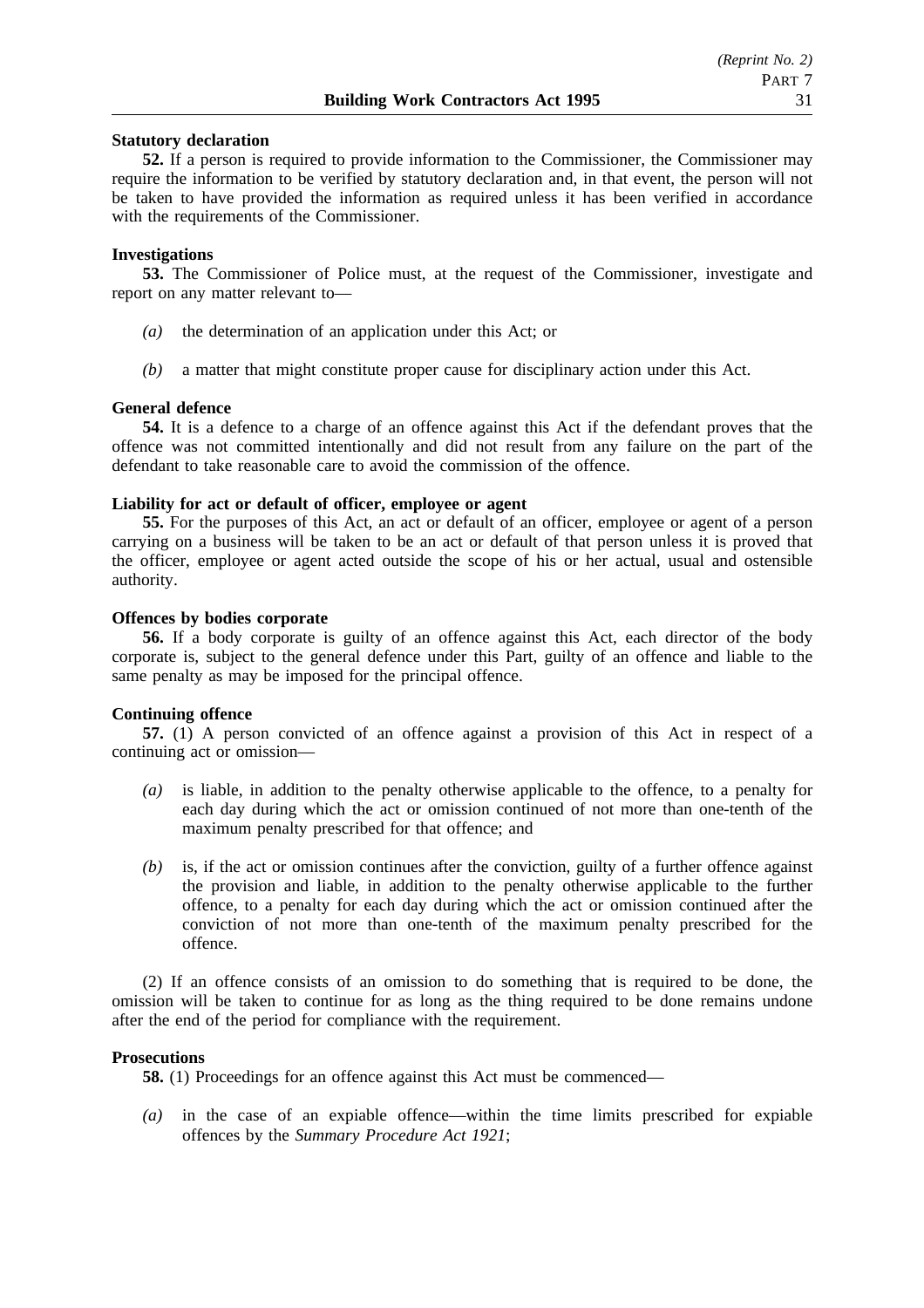- *(b)* in any other case—within 2 years of the date on which the offence is alleged to have been committed or, with the authorisation of the Minister, at a later time within 5 years of that date.
- (2) A prosecution for an offence against this Act cannot be commenced except by—
- *(a)* the Commissioner; or
- *(b)* an authorised officer under the *Fair Trading Act 1987*; or
- *(c)* a person who has the consent of the Minister to commence the prosecution.

(3) In any proceedings, an apparently genuine document purporting to be a certificate of the Minister certifying authorisation of, or consent to, a prosecution for an offence against this Act will be accepted, in the absence of proof to the contrary, as proof of the authorisation or consent.

## **Evidence**

**59.** (1) In proceedings in respect of an offence against this Act, if it is proved that a person performed building work for another for fee or reward, the person is, unless the contrary is proved, to be taken to have been carrying on business as a building work contractor.

(2) In proceedings in respect of an offence against this Act, if it is proved that a person has, during a period of five years, sold or let (whether by lease, licence or other agreement) two or more buildings each of which has been built or improved as a result of building work performed by that person during that period, the person is, unless the contrary is proved, to be taken to have been carrying on business as a building work contractor.

(3) In any proceedings, an apparently genuine document purporting to be a certificate of the Commissioner certifying—

- *(a)* that a person was or was not licensed as a building work contractor on a specified date; or
- *(b)* that a person was or was not registered as a building work supervisor on a specified date; or
- *(c)* that a person was, or that no person was, approved as a building work supervisor in relation to a specified building work contractor's business on a specified date,

will be accepted, in the absence of proof to the contrary, as proof of the matters so certified.

## **Service of documents**

**60.** (1) Subject to this Act, a notice or document required or authorised by this Act to be given to or served on a person may—

- *(a)* be served on the person personally; or
- *(b)* be posted in an envelope addressed to the person—
	- (i) at the person's last known address; or
	- (ii) if the person is a licensed building work contractor or registered building work supervisor—at the person's address for service; or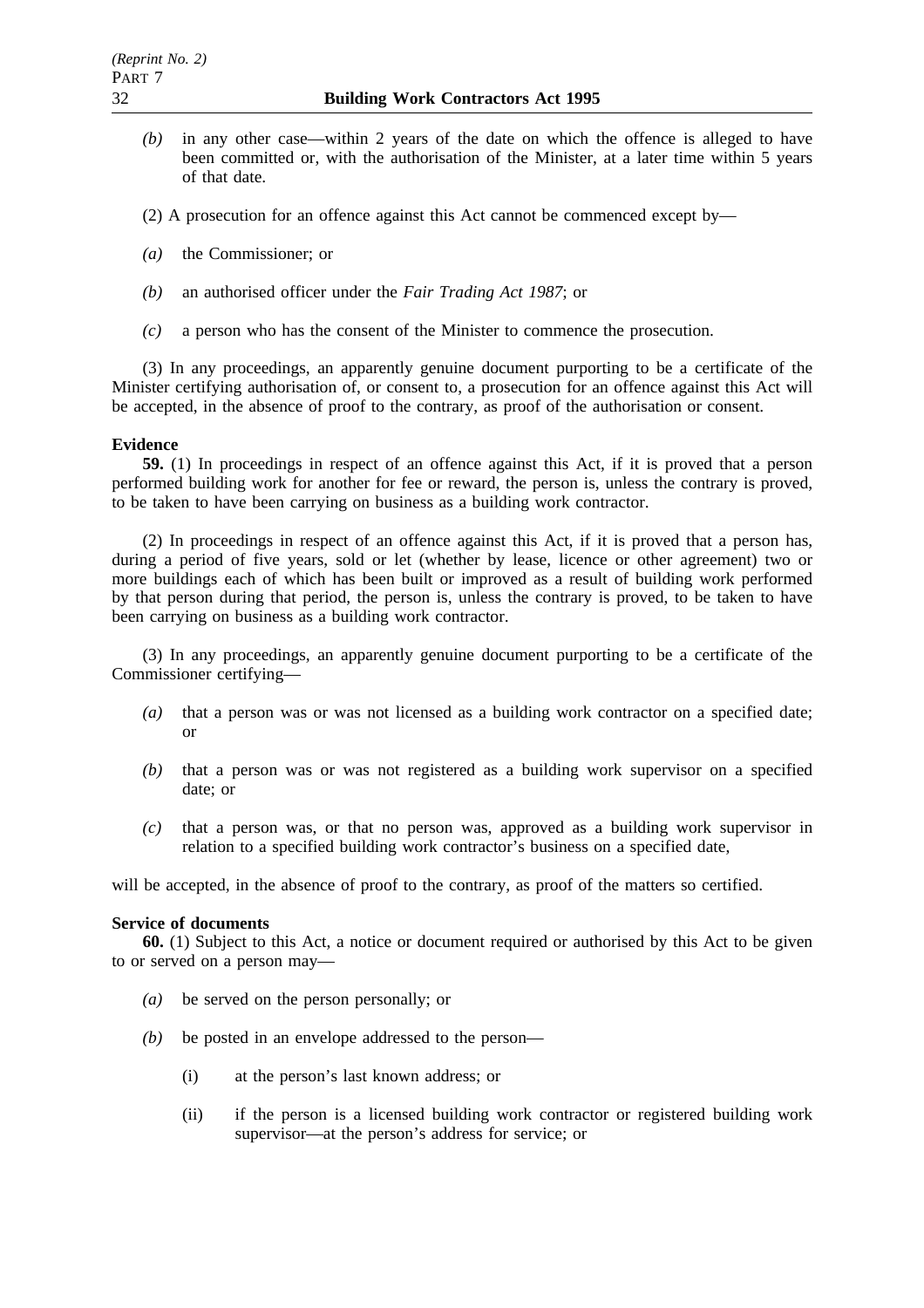- *(c)* if the person is a licensed building work contractor—be left for the person at the address for service with someone apparently over the age of 16 years; or
- *(d)* be transmitted by facsimile transmission to a facsimile number provided by the person (in which case the notice or document will be taken to have been given or served at the time of transmission).

(2) The address for service of a licensed building work contractor or registered building work supervisor is the address of which the Commissioner has been last notified in writing by the contractor or supervisor as the contractor's or supervisor's address for service.

## **Annual report**

**61.** (1) The Commissioner must, on or before 31 October in each year, submit to the Minister a report on the administration of this Act during the period of 12 months ending on the preceding 30 June.

(2) The Minister must, within six sitting days after receipt of the report, cause a copy of the report to be laid before each House of Parliament.

## **Regulations**

**62.** (1) The Governor may make such regulations as are contemplated by, or necessary or expedient for the purposes of, this Act.

- (2) Without limiting the generality of subsection (1), the regulations may—
- *(a)* require licensed building work contractors or registered building work supervisors to comply with a code of conduct or practice;
- *(b)* fix fees to be paid in respect of any matter under this Act and provide for the recovery, refund, waiver or reduction of such fees;
- *(c)* require councils and other local government authorities to provide prescribed information to the Commissioner at prescribed intervals;
- *(d)* prescribe or prohibit any matter or thing relating to preliminary work contracts (as defined in Part 5);
- *(e)* exempt (conditionally or unconditionally) classes of persons or activities from the application of this Act or specified provisions of this Act;
- *(f)* impose a penalty (not exceeding a fine of \$2 500) for contravention of, or noncompliance with, a regulation.
- (3) Regulations under this Act—
- *(a)* may be of general application or limited application;
- *(b)* may make different provision according to the matters or circumstances to which they are expressed to apply;
- *(c)* may provide that a matter or thing in respect of which regulations may be made is to be determined according to the discretion of the Commissioner or the Minister.

(4) Regulations under this Act made for the purposes of Part 5 or provisions of that Part may be expressed to apply in relation to periods before or after the commencement of that Part.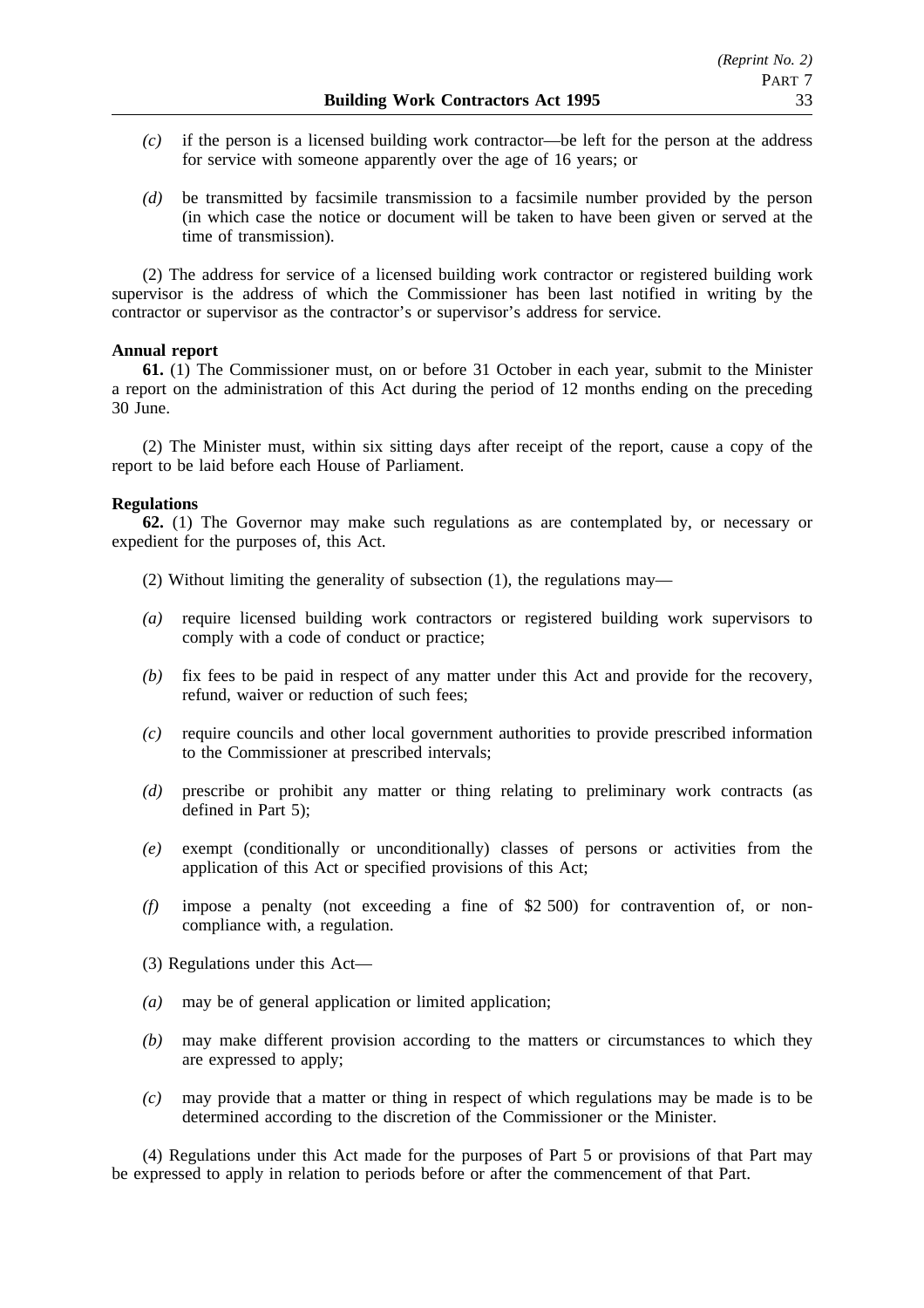(5) The regulations may operate by reference to a specified code as in force at a specified time or as in force from time to time.

- (6) If a code is referred to in the regulations—
- *(a)* a copy of the code must be kept available for inspection by members of the public, without charge and during normal office hours, at an office determined by the Minister; and
- *(b)* evidence of the contents of the code may be given in any legal proceedings by production of a document apparently certified by the Minister to be a true copy of the code.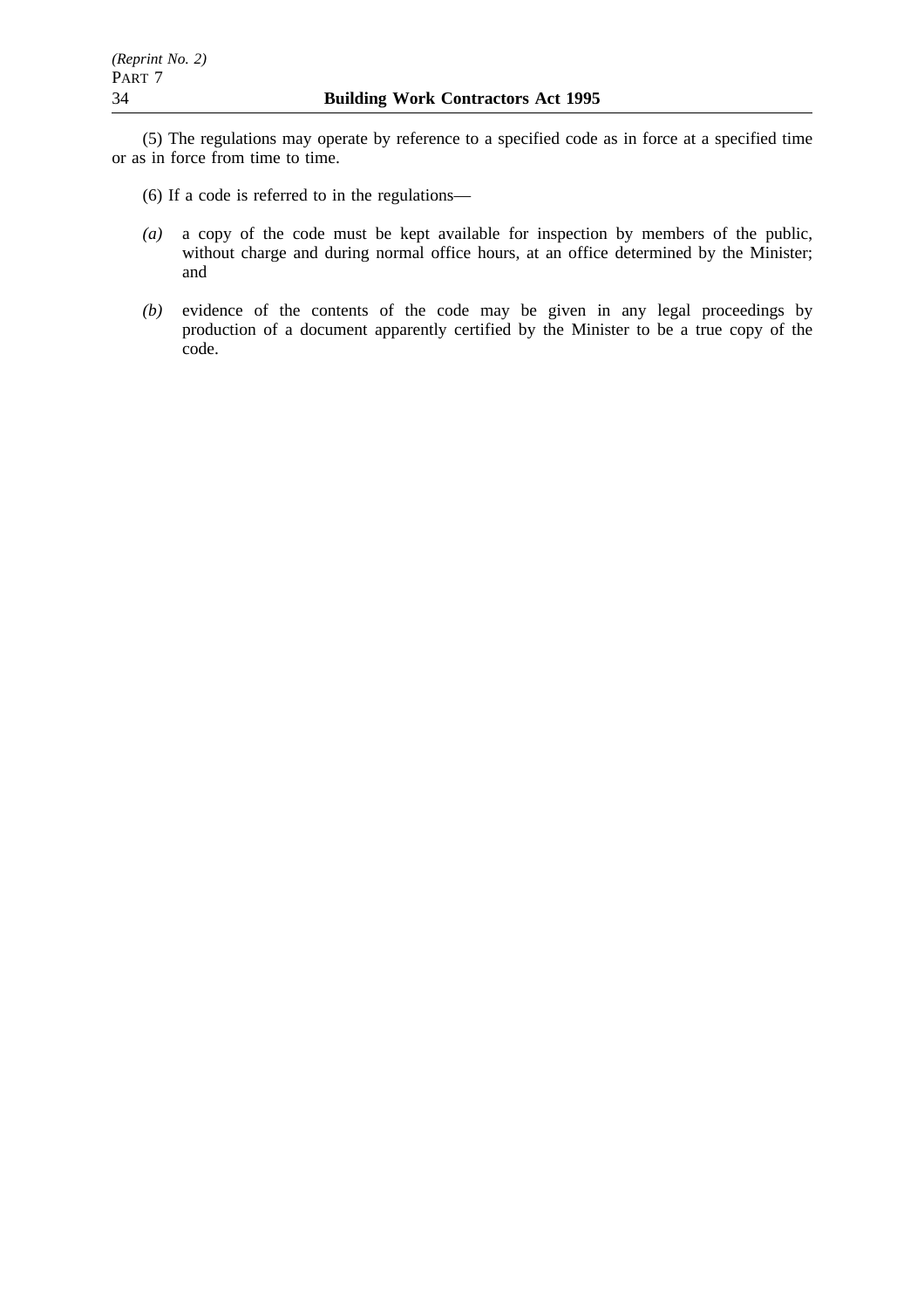*Appointment and Selection of Assessors for District Court Proceedings under Part 4*

(1) The Minister must establish the following panels of persons who may sit with the District Court as assessors in proceedings under Part 4:

- *(a)* a panel consisting of persons representative of building work contractors;
- *(b)* a panel consisting of persons representative of members of the public who deal with building work contractors.

(2) A member of a panel is to be appointed by the Minister for a term of office not exceeding three years and on conditions determined by the Minister and specified in the instrument of appointment.

(3) A member of a panel is, on the expiration of a term of office, eligible for reappointment.

(4) Subject to subclause (5), if assessors are to sit with the District Court in proceedings under Part 4, a Judge of the Court must select one member from each of the panels to sit with the Court in the proceedings.

(5) A member of a panel who has a personal or a direct or indirect pecuniary interest in a matter before the District Court is disqualified from participating in the hearing of the matter.

(6) If an assessor dies or is for any reason unable to continue with any proceedings, the District Court constituted of the judicial officer who is presiding at the proceedings and the other assessor may, if the judicial officer so determines, continue and complete the proceedings.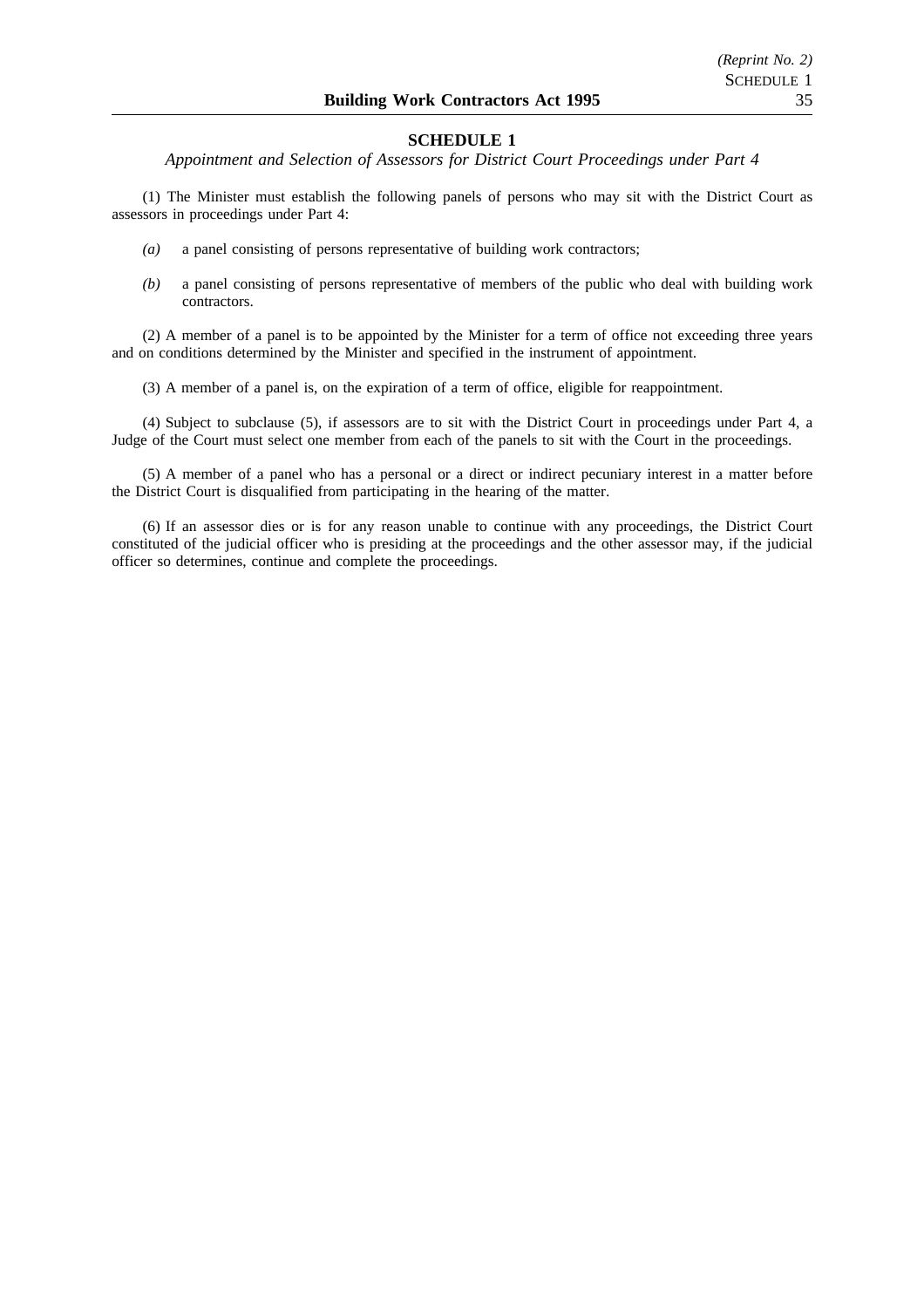*Appointment and Selection of Assessors for Magistrates Court or District Court Proceedings under Part 5*

(1) The Minister must establish a panel of persons with expertise in building work who may sit with the Magistrates Court or District Court (Civil Division) as assessors in proceedings under Part 5.

(2) A member of the panel is to be appointed by the Minister for a term of office not exceeding three years and on conditions determined by the Minister and specified in the instrument of appointment.

(3) A member of the panel is, on the expiration of a term of office, eligible for reappointment.

(4) Subject to subclause (5), if assessors are to sit with the Magistrates Court or District Court (Civil Division) in proceedings under Part 5, a judicial officer of the Court must select two members from the panel to sit with the Court in the proceedings.

(5) A member of the panel who has a personal or a direct or indirect pecuniary interest in a matter before the Magistrates Court or District Court (Civil Division) is disqualified from participating in the hearing of the matter.

(6) If an assessor dies or is for any reason unable to continue with any proceedings, the Magistrates Court or District Court (Civil Division) constituted of the judicial officer who is presiding at the proceedings and the other assessor may, if the judicial officer so determines, continue and complete the proceedings.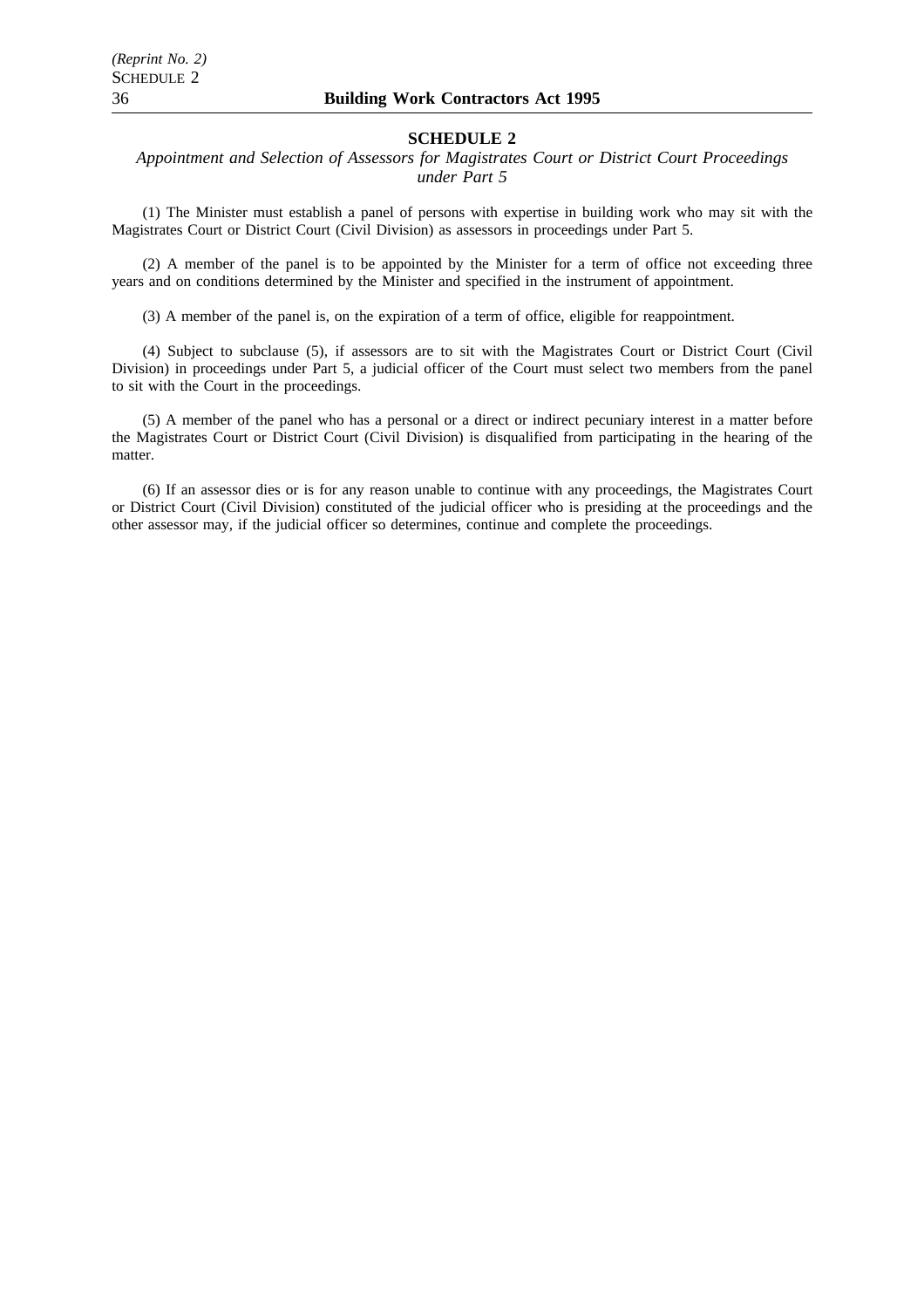*Repeal and Transitional Provisions*

#### **Repeal of Builders Licensing Act**

**1.** The *Builders Licensing Act 1986* is repealed.

#### **Transitional**

**2.** (1) Subject to this Act, a licence in force under the repealed Act immediately before the commencement of this clause continues in force as a licence subject to the same licence conditions (if any).

(2) Subject to this Act, registration in force under the repealed Act immediately before the commencement of this clause continues in force as registration subject to the same conditions of registration (if any).

(3) If a licence or registration in force under the repealed Act immediately before the commencement of this clause authorises the performance or supervision of building work within a specified trade only, the licence or registration will, for the purposes of this Act, be taken to be subject to conditions limiting the work that may be performed or supervised under the authority of the licence or registration to work within that trade (subject to variation or revocation of those conditions by the Commissioner under this Act).

(4) Subject to this Act, an exemption in force under section 14 of the repealed Act immediately before the commencement of this clause continues as a corresponding exemption by the Commissioner for the purposes of this Act subject to the same conditions of exemption (if any).

(5) Subject to this Act, approval of a registered building work supervisor in relation to a licensed builder's business in force under section 18 of the repealed Act immediately before the commencement of this clause continues as a corresponding approval by the Commissioner for the purposes of this Act.

(6) If an order or decision of the Commercial Tribunal is in force or continues to have effect under Part 4 of the repealed Act immediately before the commencement of this clause, the order or decision has effect as if it were an order of the District Court under Part 4 of this Act.

(6a) If a person—

- *(a)* who was disqualified from being licensed or registered under the repealed Act immediately before the commencement of this Act; and
- *(b)* who remains disqualified at the commencement of this subclause,

is employed or otherwise engaged in the business of a building work contractor during the period of that disqualification, both that person and the building work contractor are guilty of an offence.

Maximum penalty: \$5 000.

(6b) Subclause (6a) applies after its commencement, whether the contract of employment or other engagement was entered into before or after its commencement.

(7) The *Acts Interpretation Act 1915* applies, except to the extent of any inconsistency with the provisions of this schedule, to the repeal of the *Builders Licensing Act 1986*.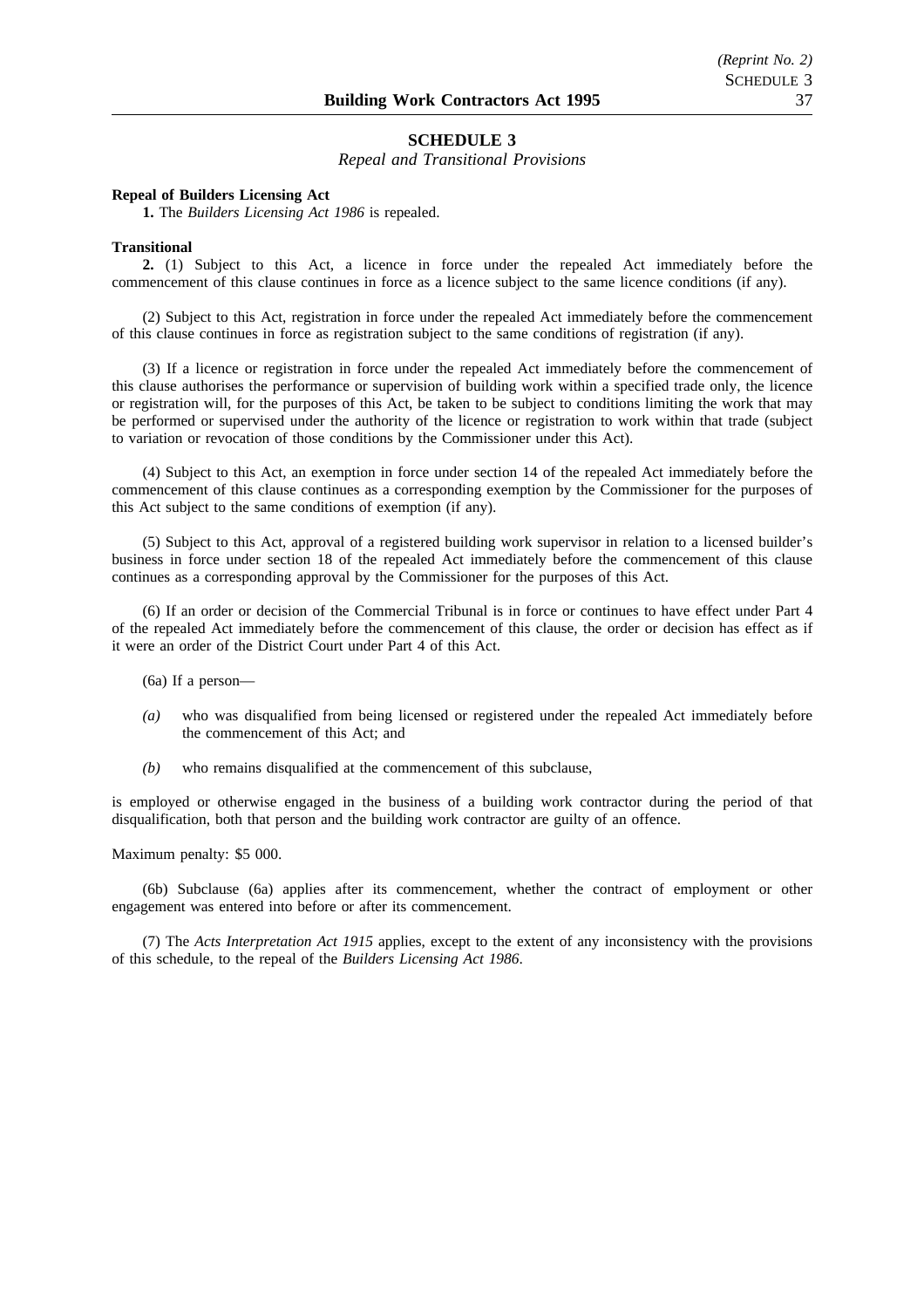*Consequential Amendments*

#### **Amendments to the District Court Act**

**1.** The *District Court Act 1991* is amended by striking out from section 20(4) "If an Act conferring a statutory jurisdiction on the Court in its Administrative and Disciplinary Division provides that the Court is to sit with assessors" and substituting "If under an Act conferring a jurisdiction on the Court in its Civil Division or its Administrative and Disciplinary Division the Court is to sit with assessors".

#### **Amendments to Magistrates Court Act**

**2.** The *Magistrates Court Act 1991* is amended—

- *(a)* by inserting after paragraph *(ba)* of the definition of "**minor statutory proceeding**" in section 3(1) the following paragraph:
	- *(bb)* an application under Part 5 of the *Building Work Contractors Act 1995*;;
- *(b)* by striking out from section 7B "If an Act conferring a jurisdiction on the Court in its Civil (Consumer and Business) Division provides that the Court is to sit with assessors" and substituting "If under an Act conferring a jurisdiction on the Court in its Civil (Consumer and Business) Division the Court is to sit with assessors";
- *(c)* by striking out paragraph *(b)* of section 10(1a) and substituting the following paragraphs:
	- *(b)* jurisdiction to hear and determine an application under Part 5 of the *Building Work Contractors Act 1995*; and
	- *(c)* any other jurisdiction conferred on that Division by statute.;
- *(d)* by inserting after subsection (1a) of section 10 the following subsection:

(1b) Nothing prevents the Court, in its Civil (Consumer and Business) Division (whether constituted of a judicial officer or officers or sitting with assessors), from exercising civil jurisdiction other than that referred to in subsection (1a) in order to promote the convenient disposal of proceedings by the hearing together of different causes of action or claims.;

*(e)* by inserting after section 10 the following sections:

#### **Minor civil actions**

**10A.** The jurisdiction of the Court to hear and determine minor civil actions is to be exercised—

- *(a)* subject to paragraph *(b)*, by the Civil (Minor Claims) Division;
- *(b)* in the case of minor civil actions falling within a statutory jurisdiction specifically assigned to the Civil (Consumer and Business) Division, by that Division.

#### **Power to continue hearing as another Division**

**10B.** If proceedings commenced in one Division of the Court should have been commenced in another Division, the Court may, if it thinks fit, continue to hear and determine the proceedings as if it were sitting as that other Division and as if the proceedings had been commenced in that other Division.